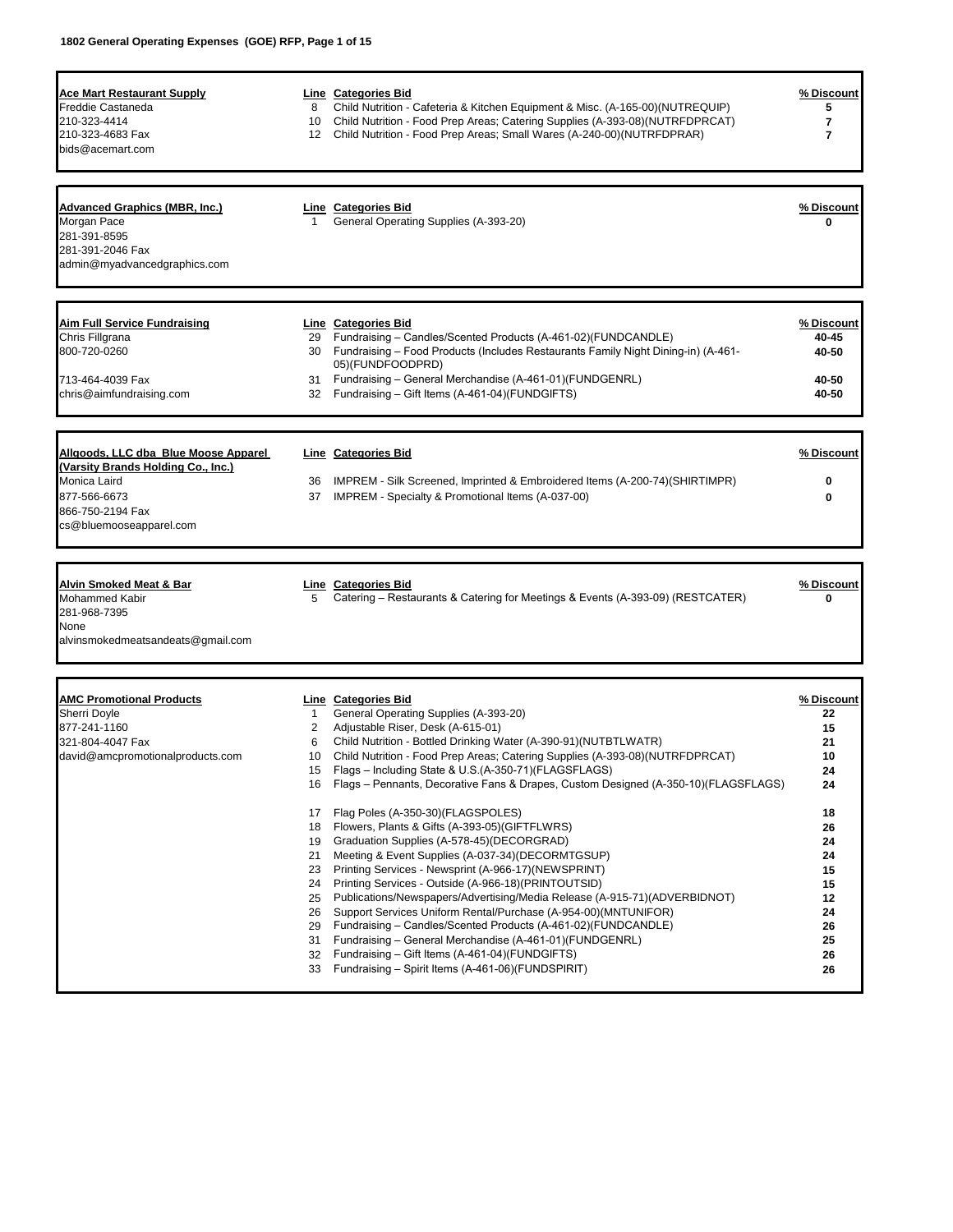| <b>AMC Promotional Products (Continued)</b><br>Amsterdam Printing & Litho, Inc.<br><b>Suzanne Smellie</b><br>800-833-6231<br>518-843-7518 Fax<br>ssmellie@taylorcorp.com | 34<br>35<br>36<br>37<br>38 | Line Categories Bid<br>Fundraising - Stationery/Paper Goods (A-461-03)(FUNDPPRGDS)<br>Fundraising - Vendor Discount Coupons/Books/Cards (A-461-07)(FUNDSPRTCRD)<br>IMPREM - Silk Screened, Imprinted & Embroidered Items (A-200-74)(SHIRTIMPR)<br>IMPREM - Specialty & Promotional Items (A-037-00)<br>IMPREM - Student & Staff Awards, Engraving, Trophies & Incentives (A-080-<br>78)(AWARDTROPH)<br>Line Categories Bid<br>36 IMPREM - Silk Screened, Imprinted & Embroidered Items (A-200-74)(SHIRTIMPR)<br>37 IMPREM - Specialty & Promotional Items (A-037-00)<br>38 IMPREM - Student & Staff Awards, Engraving, Trophies & Incentives (A-080-<br>78)(AWARDTROPH) | % Discount<br>24<br>20<br>12<br>28<br>26<br>% Discount<br>20<br>20<br>20 |
|--------------------------------------------------------------------------------------------------------------------------------------------------------------------------|----------------------------|-------------------------------------------------------------------------------------------------------------------------------------------------------------------------------------------------------------------------------------------------------------------------------------------------------------------------------------------------------------------------------------------------------------------------------------------------------------------------------------------------------------------------------------------------------------------------------------------------------------------------------------------------------------------------|--------------------------------------------------------------------------|
| B F Hurley Mat Co., Inc.<br>Chervl Morman<br>800-274-6287<br>813-837-2527 Fax<br>mats@hurleymat.com                                                                      | $\mathbf{1}$<br>8          | Line Categories Bid<br>General Operating Supplies (A-393-20)<br>Child Nutrition - Cafeteria & Kitchen Equipment & Misc. (A-165-00)(NUTREQUIP)                                                                                                                                                                                                                                                                                                                                                                                                                                                                                                                           | % Discount<br>0<br>0                                                     |
| Betsy Ross Flag Girl, Inc.<br>Dave Powe<br>800-238-7976<br>214-324-2243 Fax<br>salesx@betsyrossflaggirl.com                                                              | 15<br>16<br>17             | <b>Line Categories Bid</b><br>Flags - Including State & U.S.(A-350-71)(FLAGSFLAGS)<br>Flags - Pennants, Decorative Fans & Drapes, Custom Designed (A-350-10)(FLAGSFLAGS)<br>Flag Poles (A-350-30)(FLAGSPOLES)                                                                                                                                                                                                                                                                                                                                                                                                                                                           | % Discount<br>10<br>10<br>10                                             |
| Big Kahuna Fundraising (Procter & Franzkey Line Categories Bid<br>Big Kahuna TX, Inc.)<br><b>Beth Acton</b><br>281-660-0679<br>None<br>beth@bigkahunafun.com             | 29<br>31<br>34<br>37<br>38 | Fundraising - Candles/Scented Products (A-461-02)(FUNDCANDLE)<br>30 Fundraising - Food Products (Includes Restaurants Family Night Dining-in) (A-461-<br>05)(FUNDFOODPRD)<br>Fundraising - General Merchandise (A-461-01)(FUNDGENRL)<br>32 Fundraising - Gift Items (A-461-04)(FUNDGIFTS)<br>33 Fundraising - Spirit Items (A-461-06)(FUNDSPIRIT)<br>Fundraising - Stationery/Paper Goods (A-461-03)(FUNDPPRGDS)<br>35 Fundraising - Vendor Discount Coupons/Books/Cards (A-461-07)(FUNDSPRTCRD)<br>IMPREM - Specialty & Promotional Items (A-037-00)<br>IMPREM - Student & Staff Awards, Engraving, Trophies & Incentives (A-080-<br>78)(AWARDTROPH)                   | % Discount<br>0<br>0<br>0<br>0<br>0<br>0<br>0<br>0<br>$\bf{0}$           |
| <b>Big Life Fundraising/Texas Butter Braid</b><br><b>Tyler Scott</b><br>281-218-8881<br>866-523-2684 Fax<br>tyler@biglifefundraising.com                                 | 30                         | Line Categories Bid<br>Fundraising - Food Products (Includes Restaurants Family Night Dining-in) (A-461-<br>05)(FUNDFOODPRD)                                                                                                                                                                                                                                                                                                                                                                                                                                                                                                                                            | % Discount<br>40                                                         |
| <b>Birdsong Printing/Dolphin Graphics</b><br>Jamye LeBouf or James Birdsong<br>281-485-0650<br>281-485-0353 Fax<br>birdprint@sbcglobal.net                               | 24                         | Line Categories Bid<br>Printing Services - Outside (A-966-18)(PRINTOUTSID)                                                                                                                                                                                                                                                                                                                                                                                                                                                                                                                                                                                              | % Discount<br>0                                                          |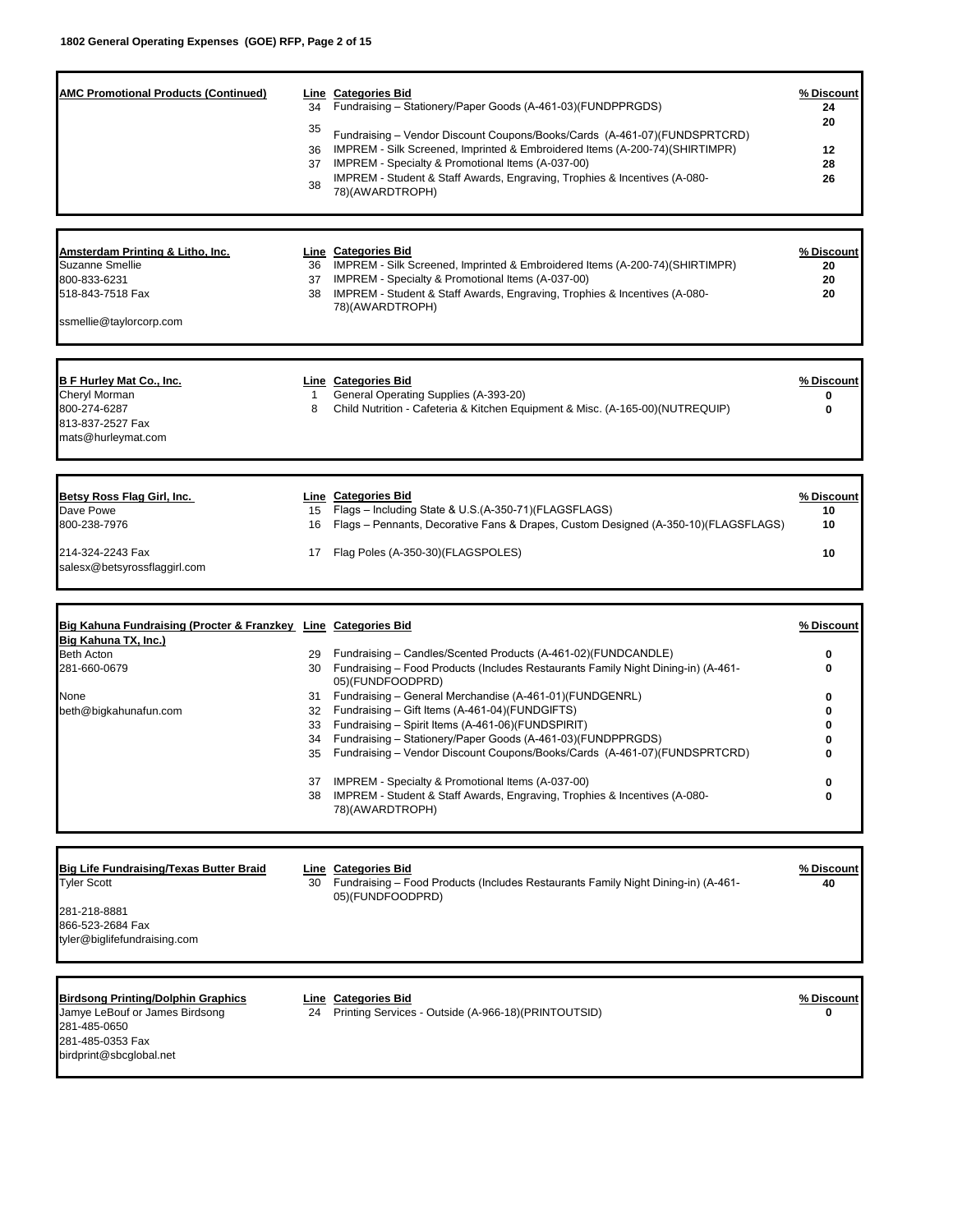| <b>BlueHouseCoffee on the Go</b><br>Janice Steffen<br>832-868-7189<br>None<br>putzz@comcast.net                                                    | 5                                                      | Line Categories Bid<br>Catering - Restaurants & Catering for Meetings & Events (A-393-09) (RESTCATER)                                                                                                                                                                                                                                                                                                                                               | % Discount<br><b>Varies</b>                                |
|----------------------------------------------------------------------------------------------------------------------------------------------------|--------------------------------------------------------|-----------------------------------------------------------------------------------------------------------------------------------------------------------------------------------------------------------------------------------------------------------------------------------------------------------------------------------------------------------------------------------------------------------------------------------------------------|------------------------------------------------------------|
| <b>Brammer's Athletic Wearhouse</b><br>Mike Hampton<br>281-391-1441<br>281-391-2022 Fax<br>mike@brammers.net                                       | 36                                                     | Line Categories Bid<br>33 Fundraising - Spirit Items (A-461-06)(FUNDSPIRIT)<br>IMPREM - Silk Screened, Imprinted & Embroidered Items (A-200-74)(SHIRTIMPR)                                                                                                                                                                                                                                                                                          | % Discount<br>20<br>10                                     |
| Chef Works, Inc.<br>Emily Speiser Ext. 614<br>800-372-6621<br>858-643-5620 Fax<br>espeiser@chefworks.com                                           | $\mathbf{1}$<br>$\overline{7}$<br>8<br>26<br>36<br>37  | Line Categories Bid<br>General Operating Supplies (A-393-20)<br>Child Nutrition - Cafe'/Kitchen Equipment Maintenance & Repair (A-391-<br>30)(NUTREQUIPMTC)<br>Child Nutrition - Cafeteria & Kitchen Equipment & Misc. (A-165-00)(NUTREQUIP)<br>Support Services Uniform Rental/Purchase (A-954-00)(MNTUNIFOR)<br>IMPREM - Silk Screened, Imprinted & Embroidered Items (A-200-74) (SHIRTIMPR)<br>IMPREM - Specialty & Promotional Items (A-037-00) | % Discount<br>0<br>0<br>0<br>$\mathbf{0}$<br>0<br>0        |
| <b>Cherrydale Farms, Nation Imprint, Candy</b><br>Cane Holiday Shoppe (CHERRY BROS. LLC)                                                           |                                                        | Line Categories Bid                                                                                                                                                                                                                                                                                                                                                                                                                                 | % Discount                                                 |
| <b>Beth Keeley</b><br>215-892-1519<br>215-892-1520 Fax<br>Beth.keeley@cherrydale.com                                                               | 29<br>30<br>31                                         | Fundraising - Candles/Scented Products (A-461-02)(FUNDCANDLE)<br>Fundraising – Food Products (Includes Restaurants Family Night Dining-in) (A-461-<br>05)(FUNDFOODPRD)<br>Fundraising - General Merchandise (A-461-01)(FUNDGENRL)<br>32 Fundraising - Gift Items (A-461-04)(FUNDGIFTS)                                                                                                                                                              | 40<br>40<br>40<br>50                                       |
| <b>CherylLankford (All American Balloons</b><br>Wholesale)<br>Cheryl Lankford<br>817-469-9100<br>817-274-9715 Fax<br>order@allamericanballoons.net | $\mathbf{1}$<br>14<br>18<br>19<br>21<br>31<br>33<br>37 | Line Categories Bid<br>General Operating Supplies (A-393-20)<br>Event Center/Banquet Facilities (A-962-34)<br>Flowers, Plants & Gifts (A-393-05)(GIFTFLWRS)<br>Graduation Supplies (A-578-45) (DECORGRAD)<br>Meeting & Event Supplies (A-037-34)(DECORMTGSUP)<br>Fundraising - General Merchandise (A-461-01)(FUNDGENRL)<br>Fundraising - Spirit Items (A-461-06)(FUNDSPIRIT)<br>IMPREM - Specialty & Promotional Items (A-037-00)                  | % Discount<br>25<br>25<br>25<br>25<br>25<br>25<br>25<br>25 |
| <b>Chick-fil-A of East Pearland (Kavajack)</b><br>Tiffany Gulley<br>281-992-9600<br>None<br>cfaeastpearland@gmail.com                              | 5                                                      | Line Categories Bid<br>Catering – Restaurants & Catering for Meetings & Events (A-393-09) (RESTCATER)<br>30 Fundraising - Food Products (Includes Restaurants Family Night Dining-in) (A-461-<br>05)(FUNDFOODPRD)                                                                                                                                                                                                                                   | % Discount<br><b>Varies</b><br><b>Varies</b>               |
| Chick-fil-A of Pearland (Adpareo)<br>Lisa Watson<br>832-778-0122<br>None<br>lisa.watson@cfapearland.com                                            | 5<br>30                                                | Line Categories Bid<br>Catering – Restaurants & Catering for Meetings & Events (A-393-09) (RESTCATER)<br>Fundraising - Food Products (Includes Restaurants Family Night Dining-in) (A-461-<br>05)(FUNDFOODPRD)                                                                                                                                                                                                                                      | % Discount<br><b>Varies</b><br>Varies                      |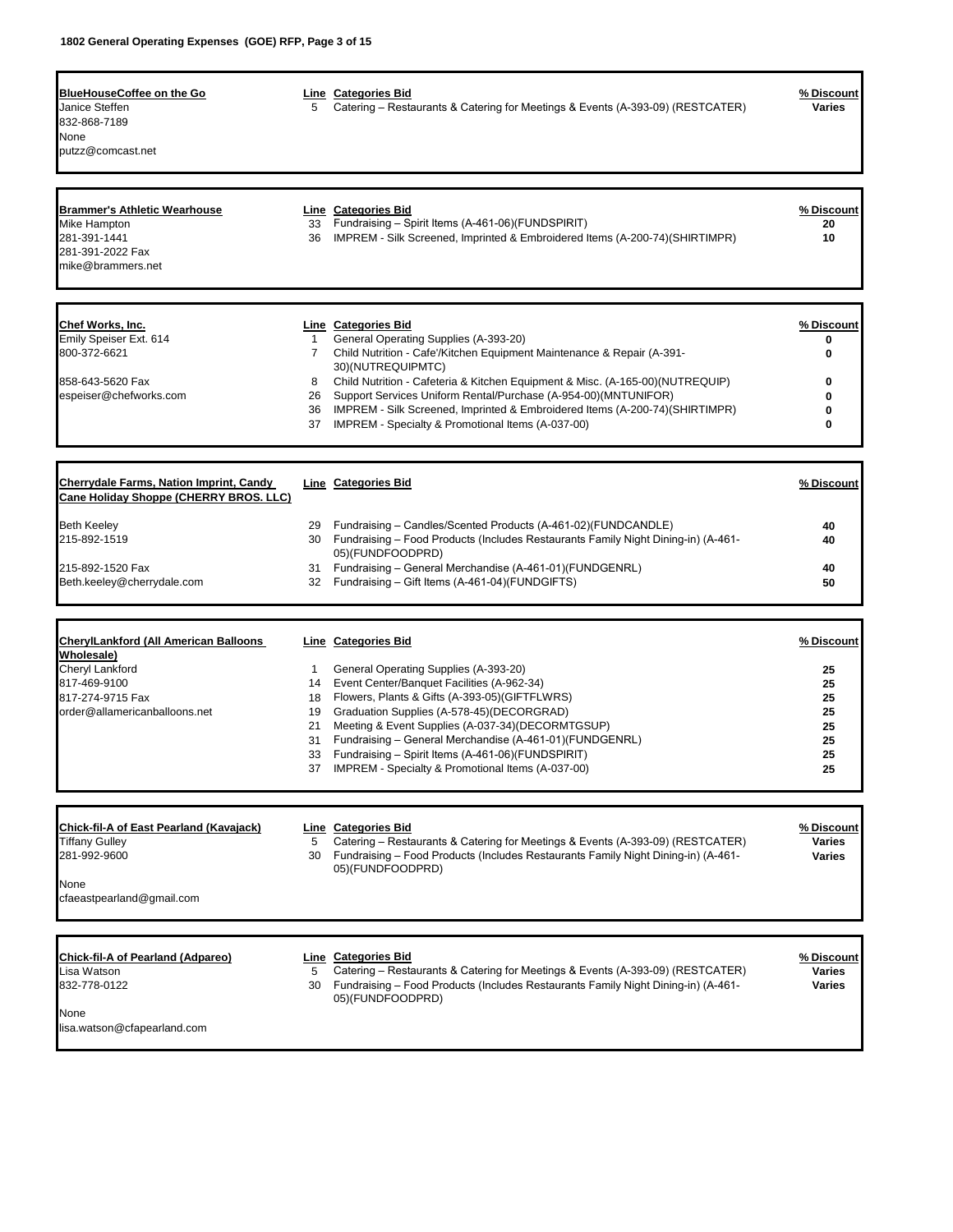| <b>Choice Engraving</b><br>Kyle Kinder<br>281-485-5556                                                                           |                                  | Line Categories Bid<br>37 IMPREM - Specialty & Promotional Items (A-037-00)<br>38 IMPREM - Student & Staff Awards, Engraving, Trophies & Incentives (A-080-                                                                                                                                                                                                                                                                        | % Discount<br>0                                |
|----------------------------------------------------------------------------------------------------------------------------------|----------------------------------|------------------------------------------------------------------------------------------------------------------------------------------------------------------------------------------------------------------------------------------------------------------------------------------------------------------------------------------------------------------------------------------------------------------------------------|------------------------------------------------|
| None<br>choiceengraving@att.net                                                                                                  |                                  | 78)(AWARDTROPH)                                                                                                                                                                                                                                                                                                                                                                                                                    |                                                |
| <b>Choice Products/Club's Choice</b><br>Dawn Messing<br>715-833-8761<br>715-834-2718 Fax<br>arcollect@choice-products.com        | 29                               | Line Categories Bid<br>Fundraising - Candles/Scented Products (A-461-02)(FUNDCANDLE)<br>32 Fundraising - Gift Items (A-461-04)(FUNDGIFTS)                                                                                                                                                                                                                                                                                          | % Discount<br>0<br>0                           |
| <b>Coastal Fundraising Concepts, Inc.</b><br>Keith Ellenson<br>713-783-9313<br>713-893-6721 Fax<br>coastalfundraising@yahoo.com  |                                  | Line Categories Bid<br>30 Fundraising – Food Products (Includes Restaurants Family Night Dining-in) (A-461-<br>05)(FUNDFOODPRD)<br>31 Fundraising - General Merchandise (A-461-01)(FUNDGENRL)<br>32 Fundraising - Gift Items (A-461-04)(FUNDGIFTS)<br>33 Fundraising - Spirit Items (A-461-06)(FUNDSPIRIT)                                                                                                                         | % Discount<br>35<br>35<br>35<br>35             |
| Coolers, Inc.<br><b>Isidor Padilla</b><br>713-665-8886<br>713-665-9003 Fax<br>isidor@coolersinc.com                              | 8                                | Line Categories Bid<br>7 Child Nutrition - Cafe'/Kitchen Equipment Maintenance & Repair (A-391-<br>30)(NUTREQUIPMTC)<br>Child Nutrition - Cafeteria & Kitchen Equipment & Misc. (A-165-00)(NUTREQUIP)                                                                                                                                                                                                                              | % Discount<br>0                                |
| <b>Crestline Specialties, Inc.</b><br>Tabatha White<br>800-221-7797<br>800-242-8290 Fax<br>crestlinegeneral@crestline.com        |                                  | Line Categories Bid<br>16 Flags – Pennants, Decorative Fans & Drapes, Custom Designed (A-350-10)(FLAGSFLAGS)<br>31 Fundraising - General Merchandise (A-461-01) (FUNDGENRL)<br>32 Fundraising - Gift Items (A-461-04)(FUNDGIFTS)<br>33 Fundraising - Spirit Items (A-461-06)(FUNDSPIRIT)<br>36 IMPREM - Silk Screened, Imprinted & Embroidered Items (A-200-74)(SHIRTIMPR)<br>37 IMPREM - Specialty & Promotional Items (A-037-00) | % Discount<br>10<br>10<br>10<br>10<br>10<br>10 |
| <b>Custom Sportswear, Inc.</b><br>Ron Duzenski Ext. 120<br>800-697-0330<br>856-589-1033 Fax<br>Bids@customsportswear.net         | 31<br>32<br>33<br>36<br>37<br>38 | Line Categories Bid<br>Fundraising – General Merchandise (A-461-01)(FUNDGENRL)<br>Fundraising – Gift Items (A-461-04)(FUNDGIFTS)<br>Fundraising – Spirit Items (A-461-06)(FUNDSPIRIT)<br>IMPREM - Silk Screened, Imprinted & Embroidered Items (A-200-74)(SHIRTIMPR)<br>IMPREM - Specialty & Promotional Items (A-037-00)<br>IMPREM - Student & Staff Awards, Engraving, Trophies & Incentives (A-080-<br>78)(AWARDTROPH)          | % Discount<br>0<br>0<br>0                      |
| <b>Custom T's (Helton Enterprises LLC)</b><br>Dawn Wondra<br>409-316-1900<br>None<br>info@customts.ink                           | 36                               | Line Categories Bid<br>IMPREM - Silk Screened, Imprinted & Embroidered Items (A-200-74)(SHIRTIMPR)                                                                                                                                                                                                                                                                                                                                 | % Discount<br>Varies                           |
| <b>Cybersoft Technologies, Inc.</b><br><b>Bhaskar Patel</b><br>281-453-8520<br>281-895-9555 Fax<br>bhaskar.patel@primeroedge.com | 3<br>4                           | <b>Line Categories Bid</b><br>Administrative Software (A-209-00)<br>Administrative Software Licenses (A-963-45)                                                                                                                                                                                                                                                                                                                    | <u>% Discount</u><br>0<br>0                    |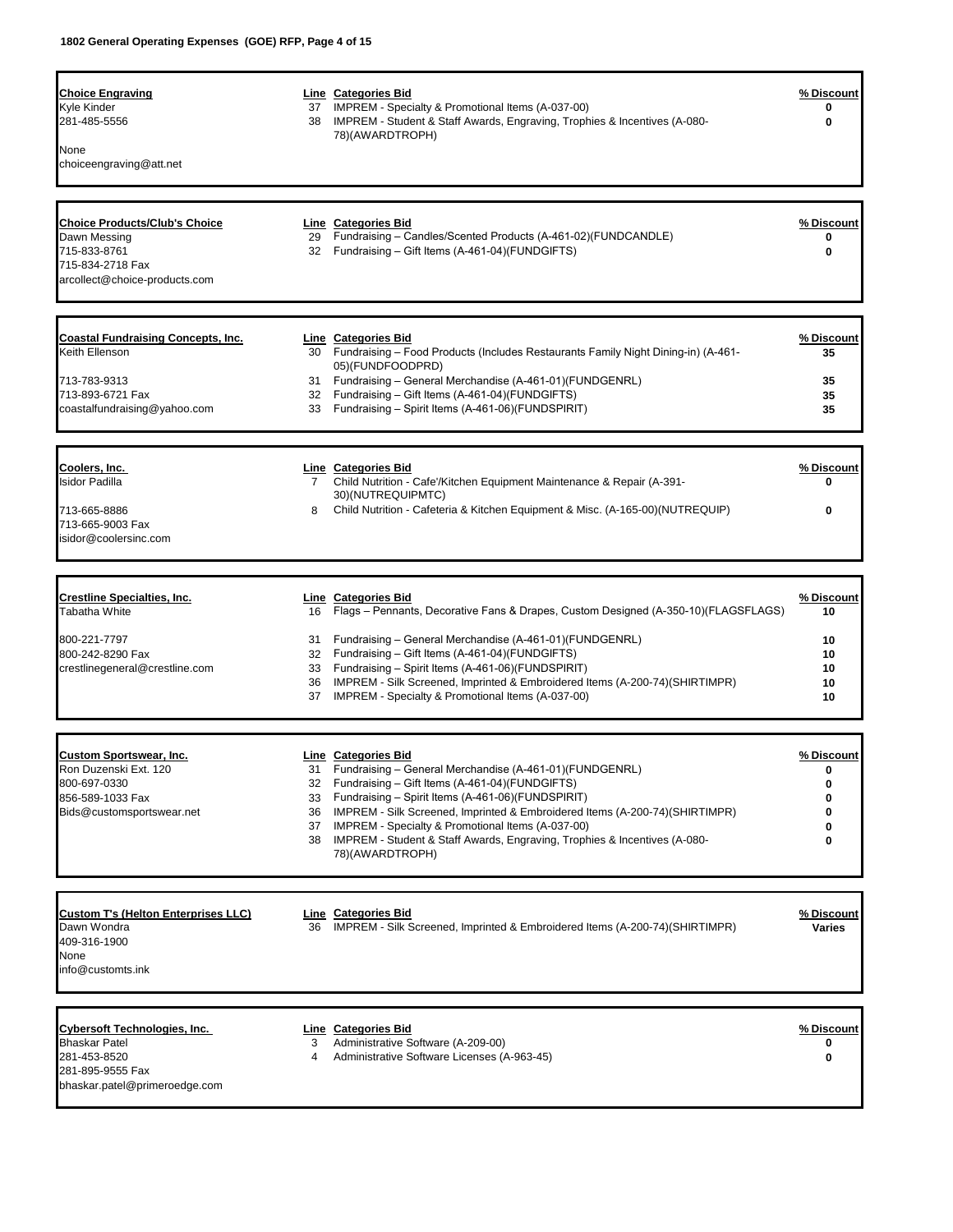| <b>Dairy Queen Alvin</b><br>Robert Dickenson<br>281-331-5498<br>None<br>None                                         | 5       | <b>Line Categories Bid</b><br>Catering – Restaurants & Catering for Meetings & Events (A-393-09) (RESTCATER)                                                                            | % Discount<br>0                |
|----------------------------------------------------------------------------------------------------------------------|---------|-----------------------------------------------------------------------------------------------------------------------------------------------------------------------------------------|--------------------------------|
| Dannay's Donuts<br>En Ta<br>281-331-5998<br>None<br>None                                                             | 5       | <b>Line</b> Categories Bid<br>Catering – Restaurants & Catering for Meetings & Events (A-393-09) (RESTCATER)                                                                            | <u>% Discount</u><br>0         |
| <b>DCV Investments / Pilgrim Cleaners</b><br><b>Karen Biles</b><br>281-748-8759<br>None<br>karen@pilgrimcleaners.net | 13      | Line Categories Bid<br>Dry Cleaning Services (A-954-20)(SERVDRYCLEA)                                                                                                                    | % Discount<br>0-40             |
| Deanan Gourmet Popcorn (Deanan                                                                                       |         | <b>Line</b> Categories Bid                                                                                                                                                              | % Discount                     |
| Products, Inc.)<br>Jane Aaron                                                                                        | 30      | Fundraising - Food Products (Includes Restaurants Family Night Dining-in) (A-461-                                                                                                       | 0                              |
|                                                                                                                      |         | 05)(FUNDFOODPRD)                                                                                                                                                                        |                                |
| 972-442-1500<br>972-442-1554 Fax<br>orders@deanan.com                                                                |         | 37 IMPREM - Specialty & Promotional Items (A-037-00)                                                                                                                                    | 0                              |
|                                                                                                                      |         |                                                                                                                                                                                         |                                |
| Domino's Pizza (MAC Pizza Management,                                                                                |         | <b>Line Categories Bid</b>                                                                                                                                                              | <u>% Discount</u>              |
| Inc.)<br>Ricky Morris- General Manager<br>281-585-2222                                                               | 5<br>30 | Catering – Restaurants & Catering for Meetings & Events (A-393-09) (RESTCATER)<br>Fundraising - Food Products (Includes Restaurants Family Night Dining-in) (A-461-<br>05)(FUNDFOODPRD) | <b>Varies</b><br><b>Varies</b> |
| None<br>mac6794@macpizza.net                                                                                         |         |                                                                                                                                                                                         |                                |
|                                                                                                                      |         |                                                                                                                                                                                         |                                |
| <b>Dreyfus Printing (Jacob Printing and Office</b>                                                                   |         | Line Categories Bid                                                                                                                                                                     | % Discount                     |
| <u>Supply, Inc.)</u><br>Charlie Dreyfus                                                                              | 23      | Printing Services - Newsprint (A-966-17) (NEWSPRINT)                                                                                                                                    | 0                              |
| 281-331-3381<br>281-331-0466 Fax<br>charlie@dreyfusprinting.com                                                      |         | 24 Printing Services - Outside (A-966-18) (PRINTOUTSID)                                                                                                                                 |                                |
|                                                                                                                      |         |                                                                                                                                                                                         |                                |
| <b>Educational Products, Inc. (EPI)</b><br>Marta Savin                                                               | 30      | Line Categories Bid<br>Fundraising - Food Products (Includes Restaurants Family Night Dining-in) (A-461-<br>05)(FUNDFOODPRD)                                                            | % Discount<br>40               |
| 832-327-6306                                                                                                         | 31      | Fundraising - General Merchandise (A-461-01)(FUNDGENRL)                                                                                                                                 | 40                             |
| 800-516-2824 Fax<br>msavin@educationalproducts.com                                                                   | 32      | Fundraising - Gift Items (A-461-04)(FUNDGIFTS)<br>Fundraising - Spirit Items (A-461-06)(FUNDSPIRIT)                                                                                     | 40                             |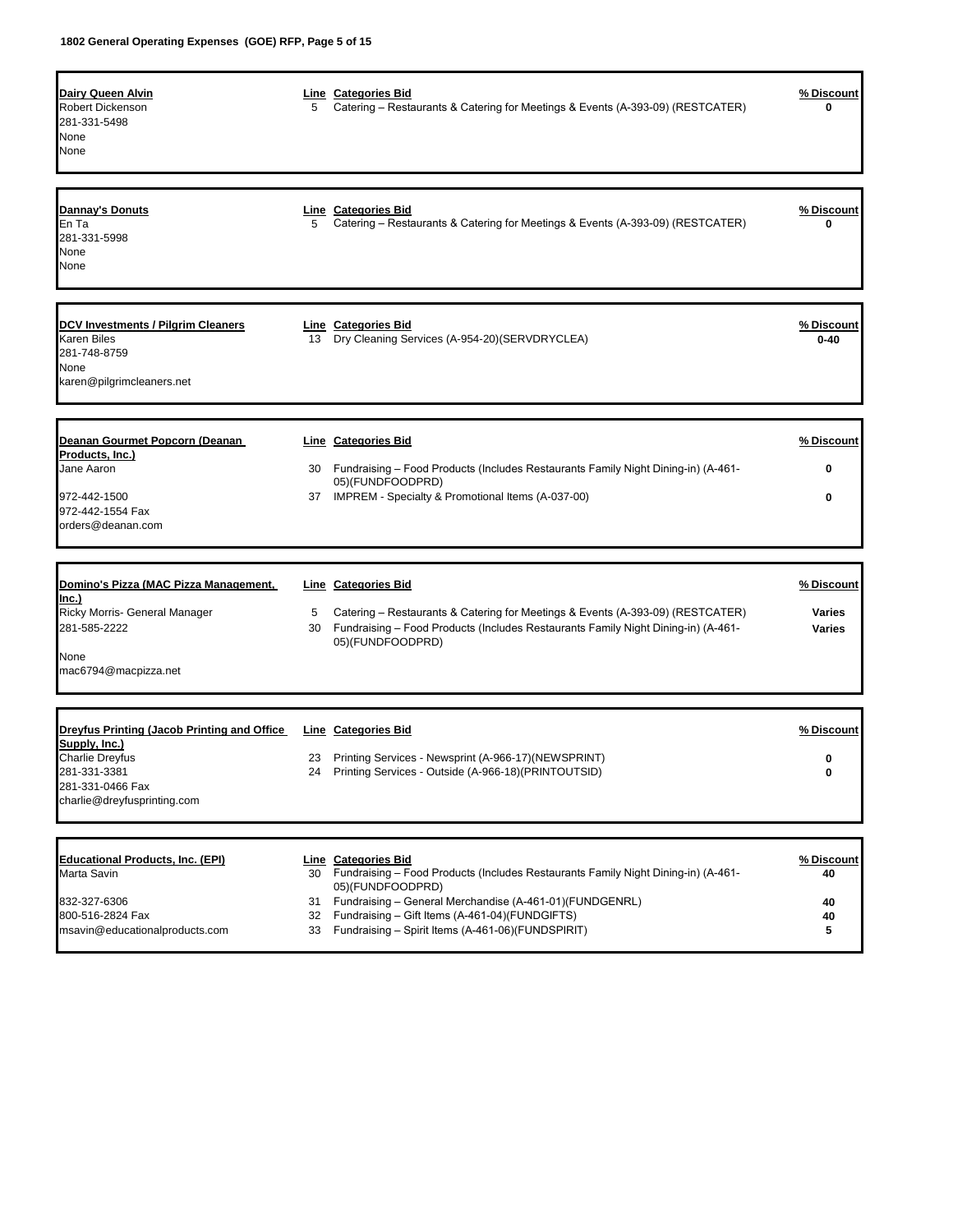| <b>Educational Products, Inc. (EPI)</b><br>(Continued) |          | Line Categories Bid<br>36 IMPREM - Silk Screened, Imprinted & Embroidered Items (A-200-74)(SHIRTIMPR)                                      | % Discount<br>5   |
|--------------------------------------------------------|----------|--------------------------------------------------------------------------------------------------------------------------------------------|-------------------|
| 281-421-2826                                           |          | 37 IMPREM - Specialty & Promotional Items (A-037-00)                                                                                       | 5                 |
| 281-421-7800 Fax                                       |          |                                                                                                                                            |                   |
| shante@lunasrestaurants.com                            |          |                                                                                                                                            |                   |
|                                                        |          |                                                                                                                                            |                   |
| <b>ESF Fundraising of TX (Es Fundraising of</b><br>TX) |          | Line Categories Bid                                                                                                                        | % Discount        |
| Robert Lepianka                                        |          | 30 Fundraising – Food Products (Includes Restaurants Family Night Dining-in) (A-461-<br>05)(FUNDFOODPRD)                                   | 0                 |
| 920-246-6198                                           |          | 33 Fundraising - Spirit Items (A-461-06)(FUNDSPIRIT)                                                                                       | 0                 |
| None                                                   |          | 35 Fundraising - Vendor Discount Coupons/Books/Cards (A-461-07)(FUNDSPRTCRD)                                                               | 0                 |
| bob@esffundraisingoftx.com                             |          |                                                                                                                                            |                   |
| Firehouse Subs                                         |          | Line Categories Bid                                                                                                                        | % Discount        |
| Manager                                                | 5        | Catering – Restaurants & Catering for Meetings & Events (A-393-09) (RESTCATER)                                                             | Varies            |
| 281-585-1782<br>None                                   |          |                                                                                                                                            |                   |
| bwatkins@firehousesubs.com                             |          |                                                                                                                                            |                   |
| <b>Fresh Country Fund Raising</b>                      |          | Line Categories Bid                                                                                                                        | % Discount        |
| Jill Laffitte                                          |          | 30 Fundraising – Food Products (Includes Restaurants Family Night Dining-in) (A-461-                                                       |                   |
| 903-759-4490                                           |          | 05)(FUNDFOODPRD)                                                                                                                           |                   |
| 903-759-1193 Fax                                       |          |                                                                                                                                            |                   |
| jill@freshcountry.com                                  |          |                                                                                                                                            |                   |
| <b>Ginger Snaps Apparel / Clark Fashions</b>           |          | Line Categories Bid                                                                                                                        | % Discount        |
| John Robertson<br>214-635-3330                         |          | 26 Support Services Uniform Rental/Purchase (A-954-00)(MNTUNIFOR)<br>33 Fundraising - Spirit Items (A-461-06)(FUNDSPIRIT)                  | 0<br>0            |
| 972-288-0880 Fax                                       |          | 36 IMPREM - Silk Screened, Imprinted & Embroidered Items (A-200-74) (SHIRTIMPR)                                                            | 0                 |
| info@gingersnapsapparel.com                            |          | 37 IMPREM - Specialty & Promotional Items (A-037-00)                                                                                       | 0                 |
| Gioʻs Flying Pizza & Pasta (Pizza Solutions            |          | <b>Line Categories Bid</b>                                                                                                                 | % Discount        |
| <u>.LC)</u>                                            |          |                                                                                                                                            |                   |
| <b>Steve Gunnett</b><br>281-337-0107                   | 5        | Catering - Restaurants & Catering for Meetings & Events (A-393-09) (RESTCATER)                                                             | 0                 |
| 281-220-8363 Fax<br>diana@GiosFlyingPizza.com          |          |                                                                                                                                            |                   |
|                                                        |          |                                                                                                                                            |                   |
| Glendale Parade Store, LLC                             |          | <b>Line Categories Bid</b>                                                                                                                 | <u>% Discount</u> |
| Michele Rios<br>800-653-5515                           | 15<br>16 | Flags - Including State & U.S.(A-350-71)(FLAGSFLAGS)<br>Flags - Pennants, Decorative Fans & Drapes, Custom Designed (A-350-10)(FLAGSFLAGS) | 0<br>0            |
| 800-555-9269 Fax                                       | 17       | Flag Poles (A-350-30)(FLAGSPOLES)                                                                                                          | 0                 |
| michele@glendale.com                                   |          |                                                                                                                                            |                   |
| <b>Graphic Icons</b>                                   |          | <b>Line</b> Categories Bid                                                                                                                 | <u>% Discount</u> |
| Angie Infante                                          | 19       | Graduation Supplies (A-578-45)(DECORGRAD)                                                                                                  | 10                |
| 832 530-0793                                           | 26       | Support Services Uniform Rental/Purchase (A-954-00)(MNTUNIFOR)                                                                             | 10                |
| None<br>angie@graphicicons.org                         | 31       | Fundraising - General Merchandise (A-461-01)(FUNDGENRL)<br>32 Fundraising - Gift Items (A-461-04)(FUNDGIFTS)                               | 10<br>10          |
|                                                        |          | 33 Fundraising - Spirit Items (A-461-06)(FUNDSPIRIT)                                                                                       | 10                |

36 IMPREM - Silk Screened, Imprinted & Embroidered Items (A-200-74)(SHIRTIMPR) **10** 37 IMPREM - Specialty & Promotional Items (A-037-00) **10**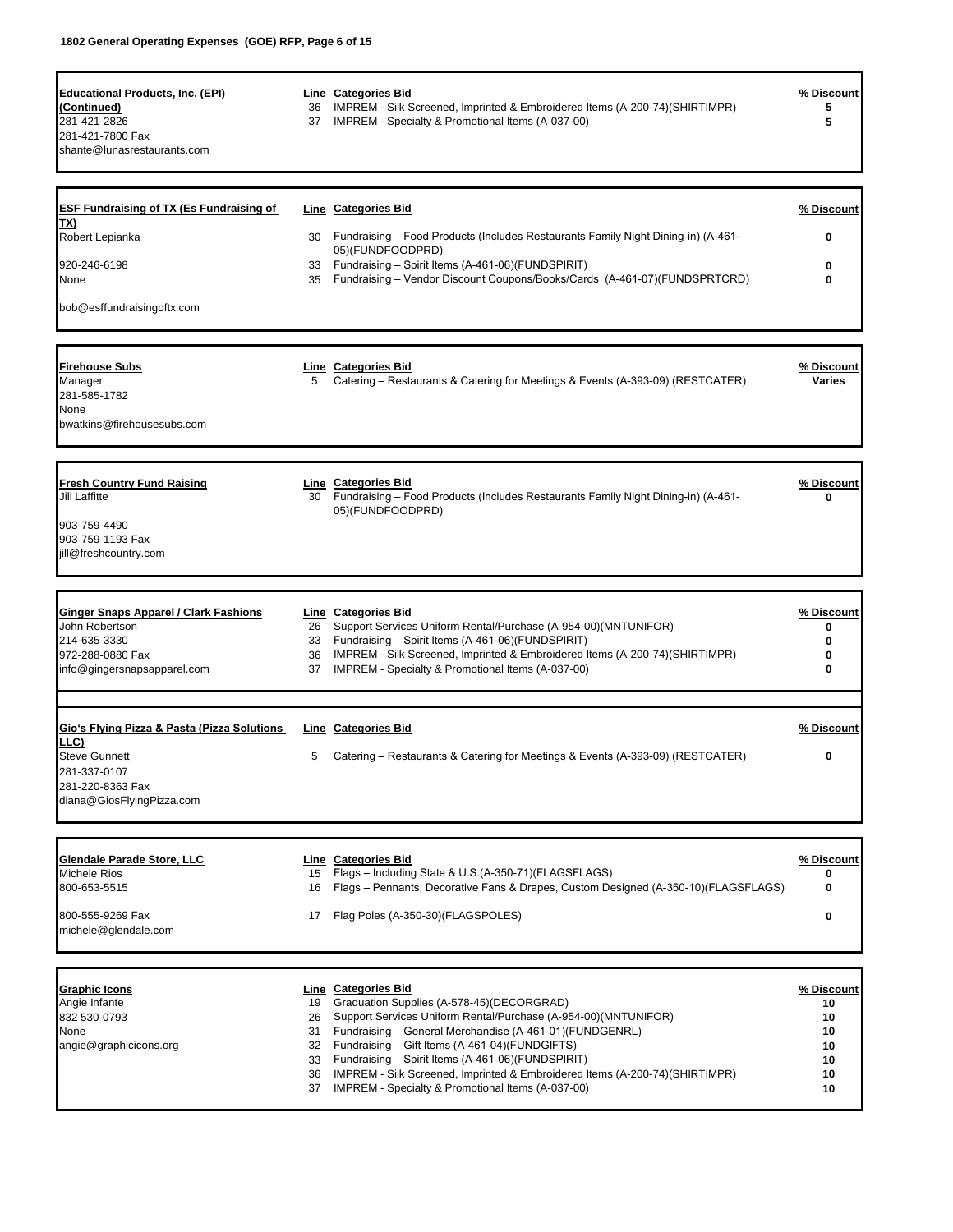Г

| <b>Graphics Store LLC</b><br>Autumn White<br>817-429-7746<br>817-429-6626 Fax<br>info@graphicsstore.org                 | $\mathbf{1}$<br>33<br>36<br>37<br>38 | Line Categories Bid<br>General Operating Supplies (A-393-20)<br>31 Fundraising - General Merchandise (A-461-01)(FUNDGENRL)<br>Fundraising - Spirit Items (A-461-06)(FUNDSPIRIT)<br>IMPREM - Silk Screened, Imprinted & Embroidered Items (A-200-74) (SHIRTIMPR)<br>IMPREM - Specialty & Promotional Items (A-037-00)<br>IMPREM - Student & Staff Awards, Engraving, Trophies & Incentives (A-080-<br>78)(AWARDTROPH) | % Discount<br>5<br>5<br>5<br>5<br>5<br>5 |
|-------------------------------------------------------------------------------------------------------------------------|--------------------------------------|----------------------------------------------------------------------------------------------------------------------------------------------------------------------------------------------------------------------------------------------------------------------------------------------------------------------------------------------------------------------------------------------------------------------|------------------------------------------|
|                                                                                                                         |                                      |                                                                                                                                                                                                                                                                                                                                                                                                                      |                                          |
| <b>Great American Opportunities</b>                                                                                     |                                      | Line Categories Bid                                                                                                                                                                                                                                                                                                                                                                                                  | % Discount                               |
| Melissa Paris<br>800-251-1542                                                                                           | 29<br>30                             | Fundraising - Candles/Scented Products (A-461-02)(FUNDCANDLE)<br>Fundraising - Food Products (Includes Restaurants Family Night Dining-in) (A-461-<br>05)(FUNDFOODPRD)                                                                                                                                                                                                                                               | 40<br>40                                 |
| 615-884-3442 Fax                                                                                                        | 31                                   | Fundraising - General Merchandise (A-461-01)(FUNDGENRL)                                                                                                                                                                                                                                                                                                                                                              | 40                                       |
| greatamerican@gafundraising.com                                                                                         |                                      | 32 Fundraising - Gift Items (A-461-04)(FUNDGIFTS)                                                                                                                                                                                                                                                                                                                                                                    | 40                                       |
|                                                                                                                         | 33<br>34                             | Fundraising - Spirit Items (A-461-06)(FUNDSPIRIT)<br>Fundraising - Stationery/Paper Goods (A-461-03)(FUNDPPRGDS)                                                                                                                                                                                                                                                                                                     | 40<br>40                                 |
|                                                                                                                         | 35                                   | Fundraising - Vendor Discount Coupons/Books/Cards (A-461-07)(FUNDSPRTCRD)                                                                                                                                                                                                                                                                                                                                            | 40                                       |
| Groggy Dog Sportswear & Graphics                                                                                        |                                      | Line Categories Bid                                                                                                                                                                                                                                                                                                                                                                                                  | % Discount                               |
| Amanda Woolf                                                                                                            |                                      | 36 IMPREM - Silk Screened, Imprinted & Embroidered Items (A-200-74)(SHIRTIMPR)                                                                                                                                                                                                                                                                                                                                       | 5                                        |
| 940-891-4022                                                                                                            |                                      | 37 IMPREM - Specialty & Promotional Items (A-037-00)                                                                                                                                                                                                                                                                                                                                                                 | 5                                        |
| 940-891-4021 Fax<br>amanda@groggydogonline.com                                                                          |                                      |                                                                                                                                                                                                                                                                                                                                                                                                                      |                                          |
| <b>Gulf Coastal Vending Services LLC.</b><br>Michael Pourcio<br>281-331-1055<br>281-331-1055 Fax<br>GCVSLLC@Hotmail.com | 11                                   | Line Categories Bid<br>Child Nutrition - Food Prep Areas; Grocery & Retail (A-393-07)(NUTRFDPRGRO)                                                                                                                                                                                                                                                                                                                   | % Discount<br>0                          |
| Harcourt Outlines, Inc.                                                                                                 |                                      | Line Categories Bid                                                                                                                                                                                                                                                                                                                                                                                                  | % Discount                               |
| Joe Harcourt Ext. 133                                                                                                   | $\mathbf{1}$                         | General Operating Supplies (A-393-20)                                                                                                                                                                                                                                                                                                                                                                                | $\mathbf 0$                              |
| 800-428-6584 x. 133 toll free<br>800-278-5165                                                                           | 29<br>31                             | Fundraising - Candles/Scented Products (A-461-02)(FUNDCANDLE)<br>Fundraising - General Merchandise (A-461-01)(FUNDGENRL)                                                                                                                                                                                                                                                                                             | $\mathbf 0$<br>$\mathbf 0$               |
| ioe@harcourtoutlines.com                                                                                                | 33<br>37                             | Fundraising - Spirit Items (A-461-06)(FUNDSPIRIT)<br>IMPREM - Specialty & Promotional Items (A-037-00)                                                                                                                                                                                                                                                                                                               | $\mathbf{0}$<br>0                        |
|                                                                                                                         |                                      |                                                                                                                                                                                                                                                                                                                                                                                                                      |                                          |
| Heritage Foodservice Group, Inc.<br>Darlene Crawford                                                                    | 8                                    | Line Categories Bid<br>Child Nutrition - Cafeteria & Kitchen Equipment & Misc. (A-165-00)(NUTREQUIP)                                                                                                                                                                                                                                                                                                                 | % Discount<br>0                          |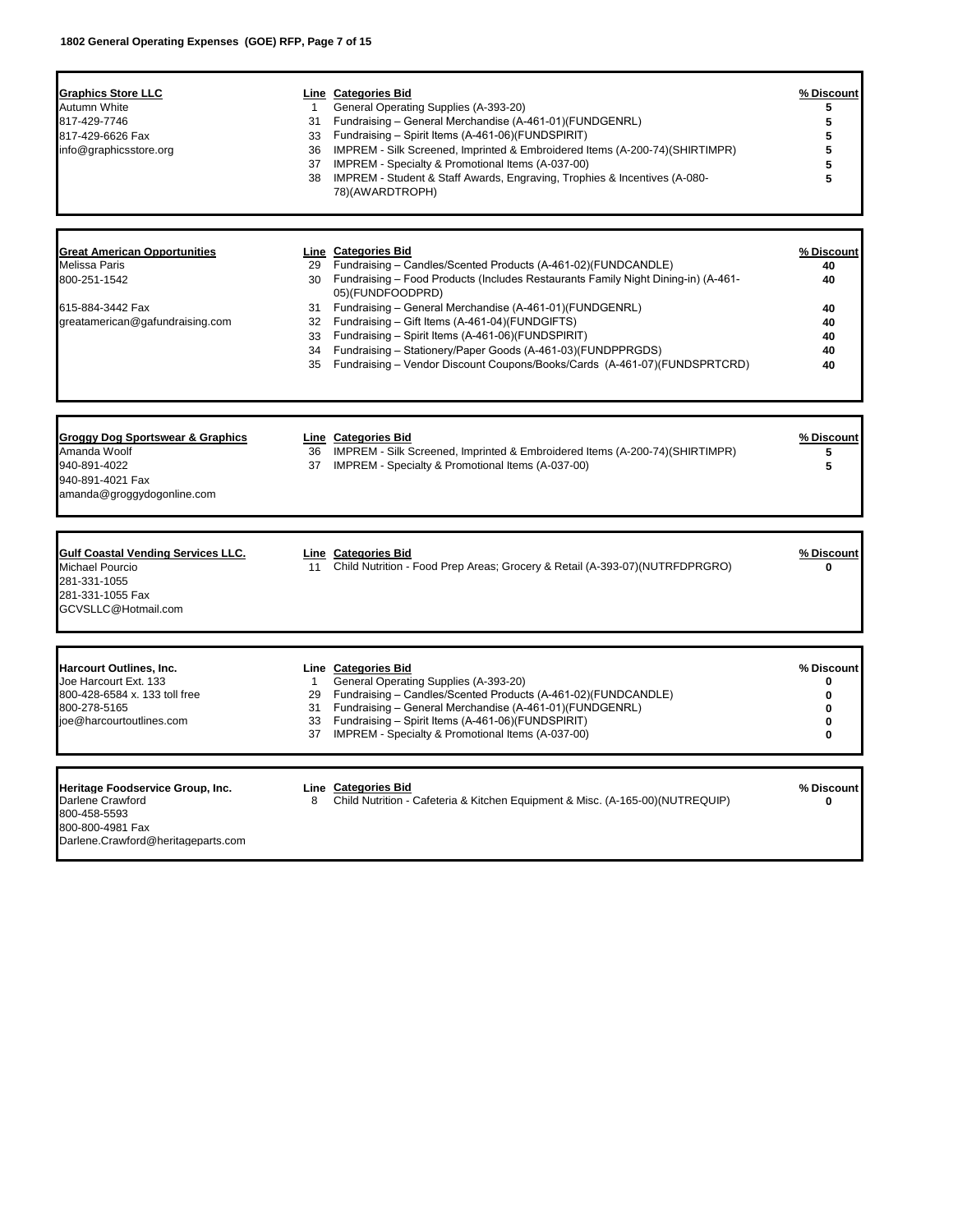| <b>Helen's Flowers</b><br>Madonna Ballard<br>281-331-4211<br>281-585-4841 Fax<br>helensflowers@yahoo.com                 |                            | <b>Line Categories Bid</b><br>18 Flowers, Plants & Gifts (A-393-05) (GIFTFLWRS)                                                                                                                                                                                                                                                                                                                                                            | % Discount<br>10                               |
|--------------------------------------------------------------------------------------------------------------------------|----------------------------|--------------------------------------------------------------------------------------------------------------------------------------------------------------------------------------------------------------------------------------------------------------------------------------------------------------------------------------------------------------------------------------------------------------------------------------------|------------------------------------------------|
| <b>House Sprouts</b><br><b>Sherry Smith</b><br>281-245-6949<br>None<br>sherry@house-sprouts.com                          | 5                          | Line Categories Bid<br>Catering - Restaurants & Catering for Meetings & Events (A-393-09) (RESTCATER)                                                                                                                                                                                                                                                                                                                                      | % Discount<br><b>Varies</b>                    |
| <b>Houston Area Fundraising</b><br>Daniel Munoz<br>713-569-0095<br>281-879-0985 Fax<br>danielmunoz7777@gmail.com         | 30<br>33                   | Line Categories Bid<br>Fundraising - Food Products (Includes Restaurants Family Night Dining-in) (A-461-<br>Fundraising - Spirit Items (A-461-06)(FUNDSPIRIT)                                                                                                                                                                                                                                                                              | % Discount<br>0<br>0                           |
| Jason's Deli (Deli Management, Inc.)<br>Dawn Wilkes<br>713-205-5915<br>None<br>dawn.wilkes@jasonsdeli.com                | 5<br>6<br>30               | <b>Line Categories Bid</b><br>Catering – Restaurants & Catering for Meetings & Events (A-393-09) (RESTCATER)<br>Child Nutrition - Bottled Drinking Water (A-390-91) (NUTBTLWATR)<br>Fundraising - Food Products (Includes Restaurants Family Night Dining-in) (A-461-                                                                                                                                                                      | % Discount<br>30<br>60<br>20                   |
| JM Specialties (M Ryan Management LLC)<br><b>Richard Ryan</b><br>281-986-1126<br>None<br>imspecialties@imspecialties.com | 15<br>16<br>36<br>37<br>38 | Line Categories Bid<br>Flags - Including State & U.S.(A-350-71)(FLAGSFLAGS)<br>Flags - Pennants, Decorative Fans & Drapes, Custom Designed (A-350-10)(FLAGSFLAGS)<br>33 Fundraising - Spirit Items (A-461-06)(FUNDSPIRIT)<br>IMPREM - Silk Screened, Imprinted & Embroidered Items (A-200-74)(SHIRTIMPR)<br>IMPREM - Specialty & Promotional Items (A-037-00)<br>IMPREM - Student & Staff Awards, Engraving, Trophies & Incentives (A-080- | % Discount<br>25<br>25<br>25<br>35<br>25<br>35 |
| Southwest Barbeque Mgmt. / Joe's BBQ<br>Johanna Price<br>281-331-9626<br>281-331-5016<br>catering@joesbbq.com            | 5<br>30                    | <b>Line Categories Bid</b><br>Catering – Restaurants & Catering for Meetings & Events (A-393-09) (RESTCATER)<br>Fundraising - Food Products (Includes Restaurants Family Night Dining-in) (A-461-                                                                                                                                                                                                                                          | % Discount<br><b>Varies</b><br>0               |
| JS Printing<br>Angela McConnell<br>205-313-4647<br>800-299-1813 Fax<br>angela@jsprinting.com                             | 23<br>24<br>25             | Line Categories Bid<br>Printing Services - Newsprint (A-966-17)(NEWSPRINT)<br>Printing Services - Outside (A-966-18) (PRINTOUTSID)<br>Publications/Newspapers/Advertising/Media Release (A-915-71)(ADVERBIDNOT)                                                                                                                                                                                                                            | % Discount<br>0<br>$\bf{0}$<br>0               |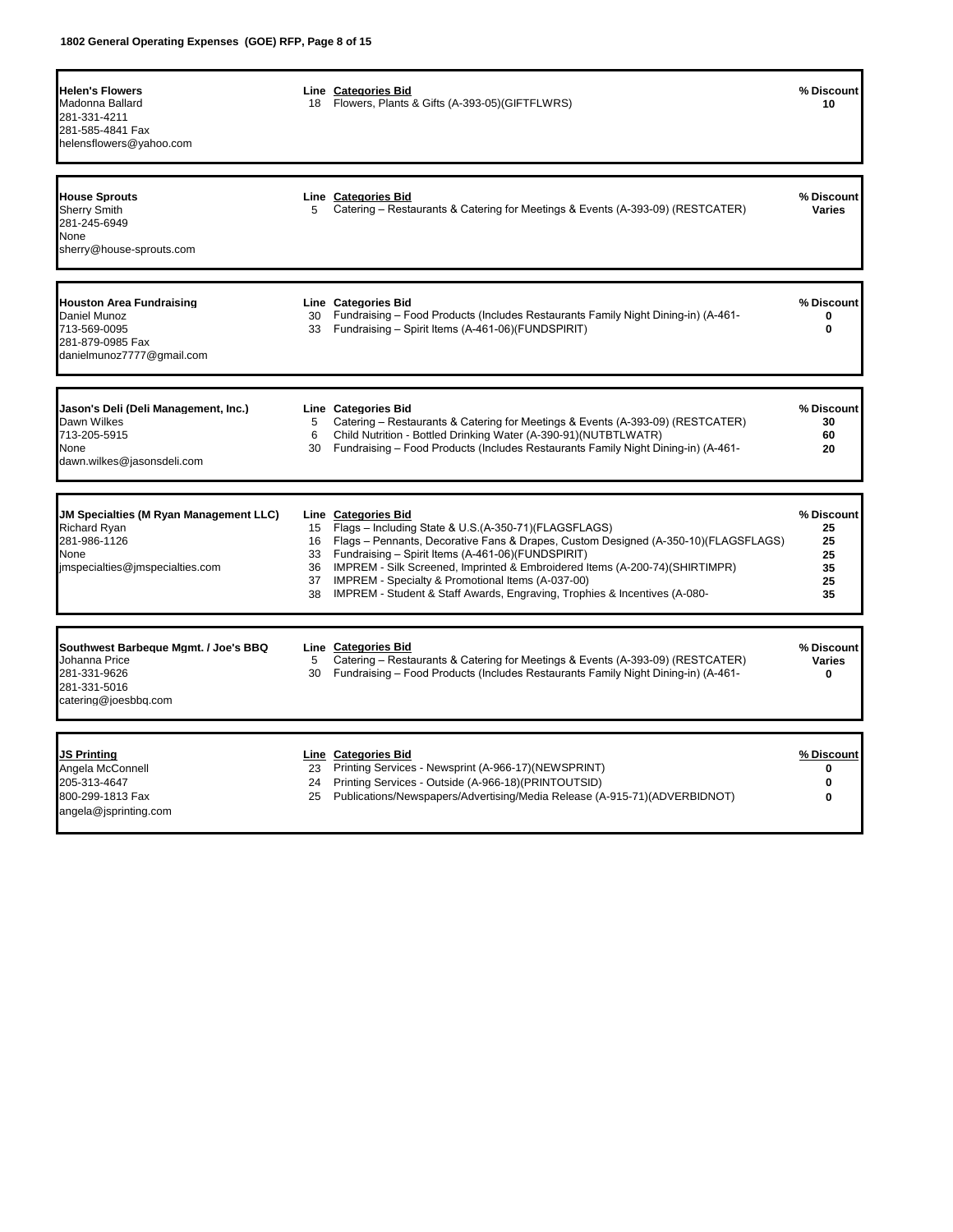| Just Kids Stuff<br>Dave Van Emberg<br>888-404-5437<br>610-336-9944 Fax<br>davev@kidstuffcb.com                                                                              | 35                        | Line Categories Bid<br>Fundraising - Vendor Discount Coupons/Books/Cards (A-461-07)(FUNDSPRTCRD)                                                                                                                                                                                                                                                                      | % Discount<br>0                                |
|-----------------------------------------------------------------------------------------------------------------------------------------------------------------------------|---------------------------|-----------------------------------------------------------------------------------------------------------------------------------------------------------------------------------------------------------------------------------------------------------------------------------------------------------------------------------------------------------------------|------------------------------------------------|
| KAMICO Instructional Media, Inc.<br>Kathy Michael<br>254-947-7283<br>254-947-7284 Fax<br>orders@kamico.com                                                                  | $\mathbf{1}$              | Line Categories Bid<br>General Operating Supplies (A-393-20)                                                                                                                                                                                                                                                                                                          | % Discount<br>0                                |
| Kronbergs Flags & FLagpoles (Associated<br><b>Builders Specialties, Inc)</b><br>Mickey Gerlach<br>713-661-9222<br>713-661-7022 Fax<br>mickey@kronbergsflagsandflagpoles.com | 15<br>16<br>17            | Line Categories Bid<br>Flags - Including State & U.S.(A-350-71)(FLAGSFLAGS)<br>Flags - Pennants, Decorative Fans & Drapes, Custom Designed (A-350-10)(FLAGSFLAGS)<br>Flag Poles (A-350-30)(FLAGSPOLES)                                                                                                                                                                | % Discount<br>10<br>$\mathbf{0}$<br>0          |
| La Madeleine Restaurant<br>Kimena Yriberry<br>832-916-3599<br>None<br>pearland@lamadeleine.com                                                                              | 5<br>35                   | Line Categories Bid<br>Catering – Restaurants & Catering for Meetings & Events (A-393-09) (RESTCATER)<br>Fundraising - Vendor Discount Coupons/Books/Cards (A-461-07)(FUNDSPRTCRD)                                                                                                                                                                                    | % Discount<br><b>Varies</b><br>$\mathbf{0}$    |
| Las Flores Restaurant<br>Rebecca Flores<br>281-331-4993<br>281-331-5034 Fax<br>rebecfloe@gmail.com                                                                          | 5                         | Line Categories Bid<br>Catering – Restaurants & Catering for Meetings & Events (A-393-09) (RESTCATER)                                                                                                                                                                                                                                                                 | % Discount<br><b>Varies</b>                    |
| La Tapitia Restaurant<br>Alex or Cecy Leon<br>832-790-9444<br>None<br>famgarcia83@gmail.com                                                                                 | 5                         | Line Categories Bid<br>Catering – Restaurants & Catering for Meetings & Events (A-393-09) (RESTCATER)                                                                                                                                                                                                                                                                 | % Discount<br>Varies                           |
| Leonetti Graphics, Inc.<br>Paul Price<br>281-499-4959<br>281-499-6750 Fax<br>leonettigraphics@aol.com                                                                       | 1<br>31<br>32<br>33<br>36 | Line Categories Bid<br>General Operating Supplies (A-393-20)<br>Fundraising - General Merchandise (A-461-01)(FUNDGENRL)<br>Fundraising - Gift Items (A-461-04)(FUNDGIFTS)<br>Fundraising - Spirit Items (A-461-06)(FUNDSPIRIT)<br>IMPREM - Silk Screened, Imprinted & Embroidered Items (A-200-74)(SHIRTIMPR)<br>37 IMPREM - Specialty & Promotional Items (A-037-00) | % Discount<br>20<br>20<br>20<br>20<br>20<br>20 |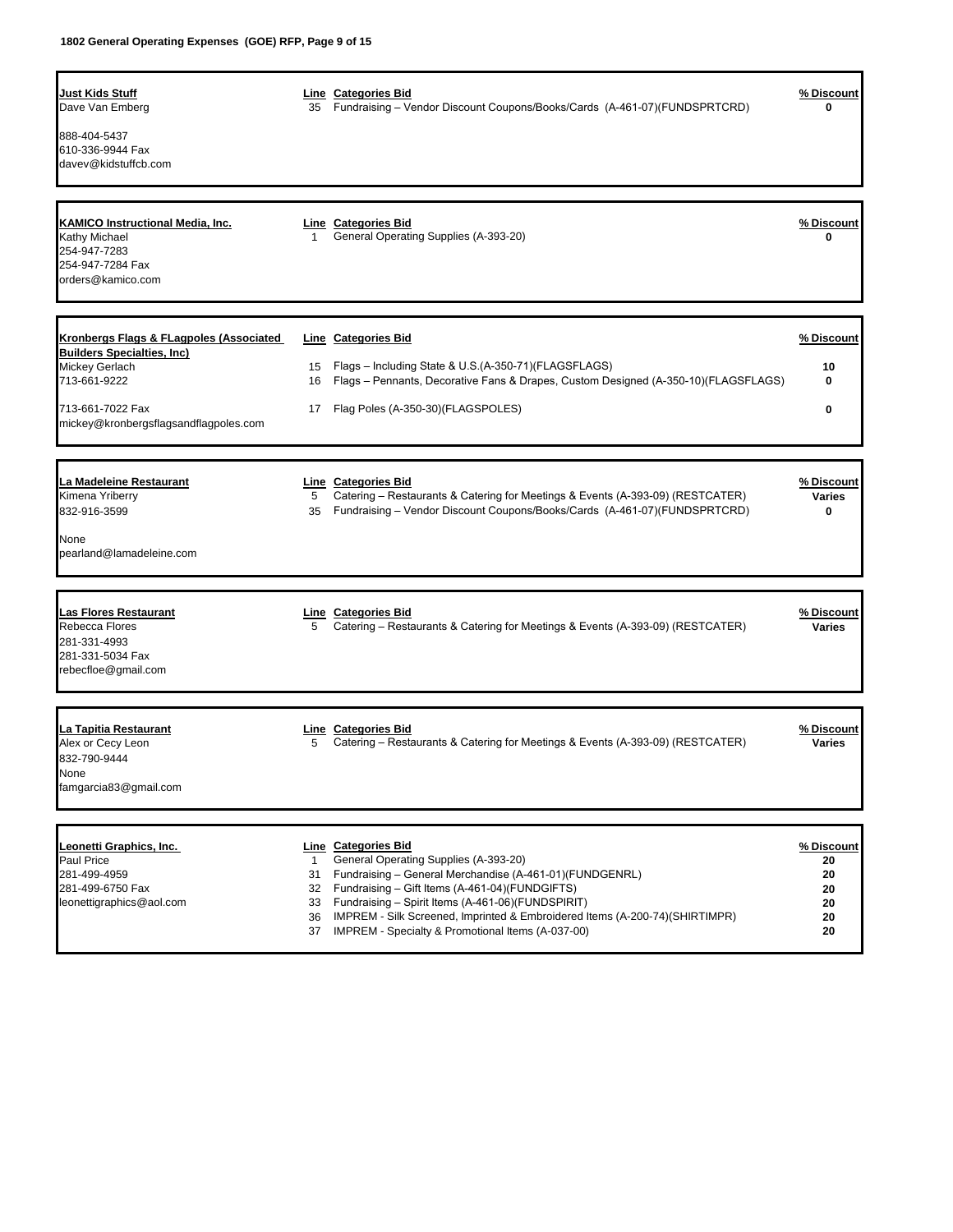| <u> Logomatic / Melissa Jordan</u><br>Melissa Jordan<br>281-844-8114<br>281-996-7684 Fax<br>melissa@logomatic.org     | 36<br>37     | <b>Line</b> Categories Bid<br>IMPREM - Silk Screened, Imprinted & Embroidered Items (A-200-74)(SHIRTIMPR)<br>IMPREM - Specialty & Promotional Items (A-037-00)      | % Discount<br>0<br>0        |
|-----------------------------------------------------------------------------------------------------------------------|--------------|---------------------------------------------------------------------------------------------------------------------------------------------------------------------|-----------------------------|
| <u> Lunas Mexican Restaurant (Lunas Mexican_</u>                                                                      |              | <b>Line</b> Categories Bid                                                                                                                                          | % Discount                  |
| <b>Restaurant Texas City)</b><br>Cecilia Ramirez<br>832-784-3801<br>281-421-7800 Fax<br>cecilia@eeventsfacility.com   | 5            | Catering – Restaurants & Catering for Meetings & Events (A-393-09) (RESTCATER)                                                                                      | 10                          |
| <b>Main Event Entertainment</b><br>Brandy Mandigo<br>281-332-4500<br>281-338-0686 Fax<br>brandy.mandigo@mainevent.com | 5            | <b>Line Categories Bid</b><br>Catering - Restaurants & Catering for Meetings & Events (A-393-09) (RESTCATER)                                                        | % Discount<br><b>Varies</b> |
| Mardel, Inc.<br><b>Accounts Receivable</b><br>405-745-1300<br>405-745-1412 Fax<br>accounts.receivable@mardel.com      | 1            | Line Categories Bid<br>General Operating Supplies (A-393-20)                                                                                                        | % Discount<br>0             |
| <b>Monterey's Little Mexico (Mexican</b>                                                                              |              | <b>Line</b> Categories Bid                                                                                                                                          | % Discount                  |
| Restaurants, Inc.)                                                                                                    |              |                                                                                                                                                                     |                             |
| Tiffany Jordon<br>832-300-5834                                                                                        | 5<br>30      | Catering - Restaurants & Catering for Meetings & Events (A-393-09) (RESTCATER)<br>Fundraising - Food Products (Includes Restaurants Family Night Dining-in) (A-461- | 0<br>15                     |
| None                                                                                                                  | 35           | 05)(FUNDFOODPRD)<br>Fundraising - Vendor Discount Coupons/Books/Cards (A-461-07)(FUNDSPRTCRD)                                                                       | 0                           |
| tjordon@mricorp.com                                                                                                   |              |                                                                                                                                                                     |                             |
| <b>Music in Motion</b>                                                                                                |              | Line Categories Bid                                                                                                                                                 | % Discount                  |
| <b>Customer Service</b>                                                                                               | $\mathbf{1}$ | General Operating Supplies (A-393-20)                                                                                                                               | 6                           |
| 800-445-0649                                                                                                          | 37           | IMPREM - Specialty & Promotional Items (A-037-00)                                                                                                                   | 6                           |
| 866-943-8906 Fax                                                                                                      | 38           | IMPREM - Student & Staff Awards, Engraving, Trophies & Incentives (A-080-<br>78)(AWARDTROPH)                                                                        | 6                           |
| orders@musicmotion.com                                                                                                |              |                                                                                                                                                                     |                             |
| <b>Olive Garden Alvin</b>                                                                                             |              | Line Categories Bid                                                                                                                                                 | % Discount                  |

281-331-0322 281-331.2435 Fax [aroberts@olivegarden.com](mailto:aroberts@olivegarden.com)

Store Manager 5 Catering – Restaurants & Catering for Meetings & Events (A-393-09) (RESTCATER) **Varies**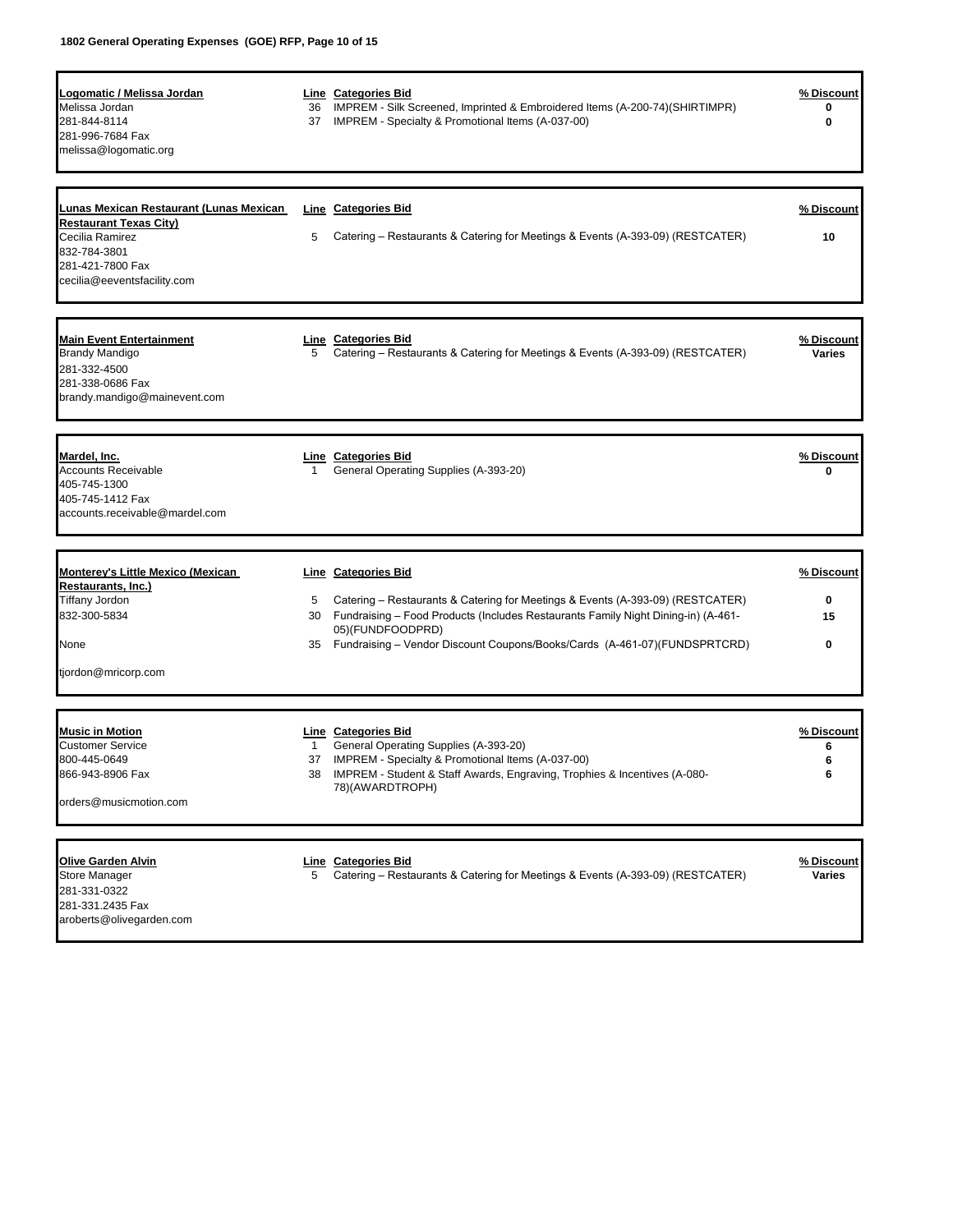| <b>Oriental Trading Company (OTC Brands,</b>            |                | <b>Line</b> Categories Bid                                                                                                                                                                                             | % Discount                  |
|---------------------------------------------------------|----------------|------------------------------------------------------------------------------------------------------------------------------------------------------------------------------------------------------------------------|-----------------------------|
| lnc.)<br><b>Customer Service</b>                        | 16             | Flags - Pennants, Decorative Fans & Drapes, Custom Designed (A-350-10)(FLAGSFLAGS)                                                                                                                                     | 5                           |
| 800-228-0038<br>877-564-4440 Fax<br>orders@oriental.com | 31<br>33<br>37 | Fundraising - General Merchandise (A-461-01)(FUNDGENRL)<br>32 Fundraising - Gift Items (A-461-04)(FUNDGIFTS)<br>Fundraising - Spirit Items (A-461-06)(FUNDSPIRIT)<br>IMPREM - Specialty & Promotional Items (A-037-00) | 5<br>5<br>5                 |
|                                                         | 38             | IMPREM - Student & Staff Awards, Engraving, Trophies & Incentives (A-080-<br>78)(AWARDTROPH)                                                                                                                           | 5                           |
|                                                         |                |                                                                                                                                                                                                                        |                             |
| Park Place Sports & Awards, LLC<br><b>Shay Parker</b>   |                | Line Categories Bid<br>33 Fundraising - Spirit Items (A-461-06)(FUNDSPIRIT)                                                                                                                                            | % Discount<br><b>Varies</b> |
| 979-297-6963                                            | 36             | IMPREM - Silk Screened, Imprinted & Embroidered Items (A-200-74)(SHIRTIMPR)                                                                                                                                            | <b>Varies</b>               |
| 979-297-8822 Fax                                        | 37             | IMPREM - Specialty & Promotional Items (A-037-00)                                                                                                                                                                      | <b>Varies</b>               |
| shay@parkplacesports.com                                | 38             | IMPREM - Student & Staff Awards, Engraving, Trophies & Incentives (A-080-<br>78)(AWARDTROPH)                                                                                                                           | <b>Varies</b>               |
|                                                         |                |                                                                                                                                                                                                                        |                             |
| Pasco Brokerage, Inc.<br><b>Emily Hart</b>              | 8              | <b>Line Categories Bid</b><br>Child Nutrition - Cafeteria & Kitchen Equipment & Misc. (A-165-00)(NUTREQUIP)                                                                                                            | <u>% Discount</u><br>5      |
| 972-596-3350                                            | 10             | Child Nutrition - Food Prep Areas; Catering Supplies (A-393-08)(NUTRFDPRCAT)                                                                                                                                           | 5                           |
| 972-596-2817 Fax                                        | 12             | Child Nutrition - Food Prep Areas; Small Wares (A-240-00)(NUTRFDPRAR)                                                                                                                                                  | 5                           |
| ehart@pascoinc.net                                      | 14             | Event Center/Banquet Facilities (A-962-34)                                                                                                                                                                             | 5                           |
|                                                         |                |                                                                                                                                                                                                                        |                             |
| Rachel Corkern / In-House Printers<br>Rachel Corkern    |                | Line Categories Bid<br>24 Printing Services - Outside (A-966-18) (PRINTOUTSID)                                                                                                                                         | % Discount                  |
| 281-996-7083                                            |                |                                                                                                                                                                                                                        | <b>Varies</b>               |
| None                                                    |                |                                                                                                                                                                                                                        |                             |
| None                                                    |                |                                                                                                                                                                                                                        |                             |
|                                                         |                |                                                                                                                                                                                                                        |                             |
| Read-A-Thon.com<br>Kari Styne                           | 35             | Line Categories Bid<br>Fundraising - Vendor Discount Coupons/Books/Cards (A-461-07)(FUNDSPRTCRD)                                                                                                                       | % Discount<br><b>Varies</b> |
| 866-888-5155<br>682-400-8550 Fax                        |                |                                                                                                                                                                                                                        |                             |
| kari@read-a-thon.com                                    |                |                                                                                                                                                                                                                        |                             |
|                                                         |                |                                                                                                                                                                                                                        |                             |
| San Antonio Shoemakers (San Antonio<br>Shoe, Inc.)      |                | <b>Line</b> Categories Bid                                                                                                                                                                                             | % Discount                  |
| Kay Dahl                                                | 26             | Support Services Uniform Rental/Purchase (A-954-00)(MNTUNIFOR)                                                                                                                                                         | <b>Varies</b>               |
| 281-614-1408                                            |                |                                                                                                                                                                                                                        |                             |
| None                                                    |                |                                                                                                                                                                                                                        |                             |
| lori.pruett@sas-shoes.net                               |                |                                                                                                                                                                                                                        |                             |
| <b>Scholastic Book Fairs</b>                            |                | Line Categories Bid                                                                                                                                                                                                    | % Discount                  |
| Donna Hagan                                             | 31             | Fundraising - General Merchandise (A-461-01)(FUNDGENRL)                                                                                                                                                                | 0                           |
| 800-792-2002                                            | 35             | Fundraising - Vendor Discount Coupons/Books/Cards (A-461-07)(FUNDSPRTCRD)                                                                                                                                              | 0                           |
| 254-662-4336 Fax                                        |                |                                                                                                                                                                                                                        |                             |
| dhagan@scholasticbookfairs.com                          |                |                                                                                                                                                                                                                        |                             |
|                                                         |                |                                                                                                                                                                                                                        |                             |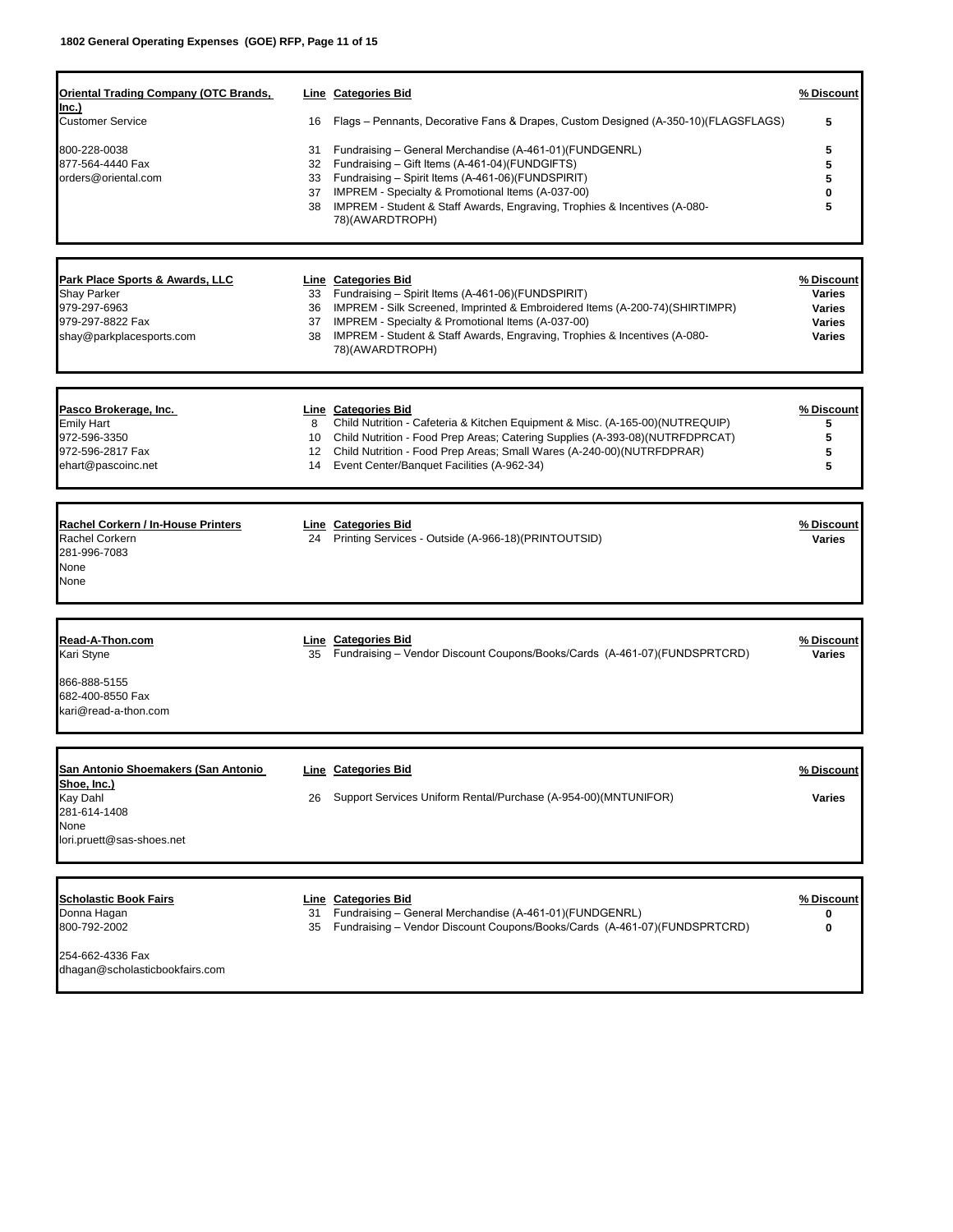| <u>School Life, a division of Imagestuff.com,</u><br>Inc.<br>Juli DellaLibera<br>877-773-7705<br>877-563-3616 Fax<br>purchaseorders@schoollife.com        | 31<br>32<br>33<br>34<br>36<br>37<br>38 | <b>Line</b> Categories Bid<br>Fundraising - General Merchandise (A-461-01)(FUNDGENRL)<br>Fundraising - Gift Items (A-461-04)(FUNDGIFTS)<br>Fundraising - Spirit Items (A-461-06)(FUNDSPIRIT)<br>Fundraising - Stationery/Paper Goods (A-461-03)(FUNDPPRGDS)<br>IMPREM - Silk Screened, Imprinted & Embroidered Items (A-200-74)(SHIRTIMPR)<br>IMPREM - Specialty & Promotional Items (A-037-00)<br>IMPREM - Student & Staff Awards, Engraving, Trophies & Incentives (A-080-<br>78)(AWARDTROPH) | % Discount<br>0<br>0<br>0<br>0<br>0             |
|-----------------------------------------------------------------------------------------------------------------------------------------------------------|----------------------------------------|-------------------------------------------------------------------------------------------------------------------------------------------------------------------------------------------------------------------------------------------------------------------------------------------------------------------------------------------------------------------------------------------------------------------------------------------------------------------------------------------------|-------------------------------------------------|
| School Spirit Vending (Jordy Vending LLC)                                                                                                                 |                                        | <b>Line Categories Bid</b>                                                                                                                                                                                                                                                                                                                                                                                                                                                                      | % Discount                                      |
| <b>Rachel Patten</b><br>254-421-0761<br>979-339-4076 Fax<br>rachel@schoolspiritvending.com                                                                | 31<br>32<br>33                         | Fundraising - General Merchandise (A-461-01)(FUNDGENRL)<br>Fundraising - Gift Items (A-461-04)(FUNDGIFTS)<br>Fundraising - Spirit Items (A-461-06)(FUNDSPIRIT)                                                                                                                                                                                                                                                                                                                                  | 25<br>25<br>25                                  |
| <u>School Tee Factory (Custom Sportswear,</u><br>lnc.)<br>Ron Duzenski Ext. 120<br>888-301-3110 ext. 120<br>856-589-1033 Fax<br>Bids@schoolteefactory.com | 31<br>33<br>36<br>37<br>38             | <b>Line Categories Bid</b><br>Fundraising - General Merchandise (A-461-01)(FUNDGENRL)<br>32 Fundraising - Gift Items (A-461-04)(FUNDGIFTS)<br>Fundraising - Spirit Items (A-461-06)(FUNDSPIRIT)<br>IMPREM - Silk Screened, Imprinted & Embroidered Items (A-200-74)(SHIRTIMPR)<br>IMPREM - Specialty & Promotional Items (A-037-00)<br>IMPREM - Student & Staff Awards, Engraving, Trophies & Incentives (A-080-<br>78)(AWARDTROPH)                                                             | <u>% Discount</u><br>0<br>0<br>0<br>0<br>0<br>0 |
| <b>Shipley Donuts</b><br>Sophirith Tes<br>281-824-8007<br>None<br>myshipley@aol.com                                                                       | 5                                      | Line Categories Bid<br>Catering – Restaurants & Catering for Meetings & Events (A-393-09) (RESTCATER)                                                                                                                                                                                                                                                                                                                                                                                           | % Discount<br><b>Varies</b>                     |
|                                                                                                                                                           |                                        |                                                                                                                                                                                                                                                                                                                                                                                                                                                                                                 |                                                 |
| SimplexGrinnell LLP (Tyco Simplex Grinnell) Line Categories Bid<br>Racquel Lassaire<br>281-671-3319<br>281-671-3302 Fax<br>racquel.lassaire@ici.com       | 8                                      | Child Nutrition - Cafeteria & Kitchen Equipment & Misc. (A-165-00)(NUTREQUIP)                                                                                                                                                                                                                                                                                                                                                                                                                   | % Discount<br><b>Varies</b>                     |
| <u>Snowie Express, LLC</u><br>Veronica C. Pena<br>832-888-5510<br>None<br>snowieexpressllc@gmail.com                                                      | 5<br>6<br>30                           | Line Categories Bid<br>Catering – Restaurants & Catering for Meetings & Events (A-393-09) (RESTCATER)<br>Child Nutrition - Bottled Drinking Water (A-390-91) (NUTBTLWATR)<br>Fundraising – Food Products (Includes Restaurants Family Night Dining-in) (A-461-<br>05)(FUNDFOODPRD)                                                                                                                                                                                                              | % Discount<br>10-25<br>$10 - 25$<br>10-25       |
| Sonic Drive-In Alvin<br>Store Manager<br>281-585-8245<br>None<br>None                                                                                     | 5                                      | <b>Line Categories Bid</b><br>Catering – Restaurants & Catering for Meetings & Events (A-393-09) (RESTCATER)                                                                                                                                                                                                                                                                                                                                                                                    | % Discount<br>ŋ                                 |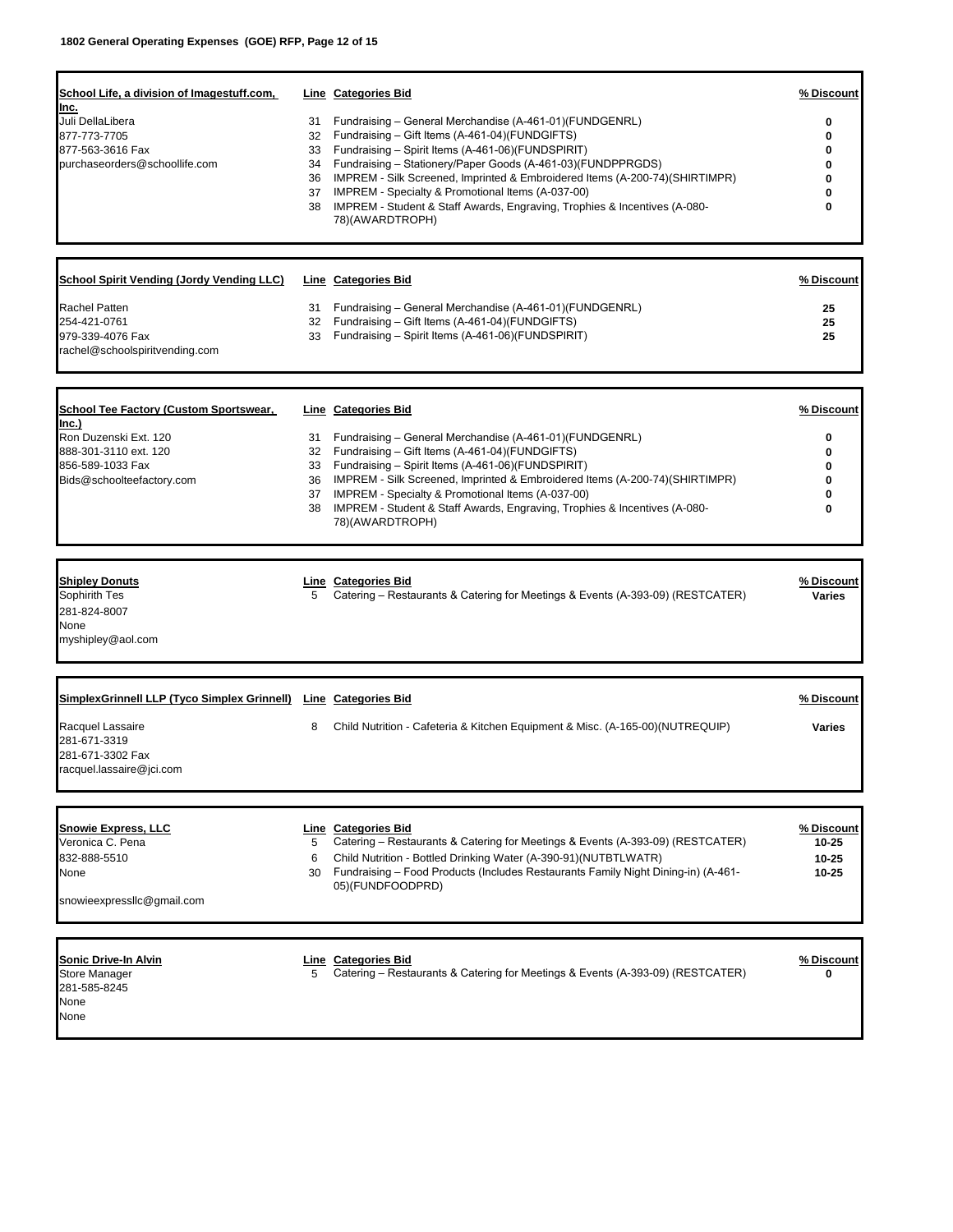| Sonic Drive-In Manvel<br>Franchasca Thompson<br>281-489-5252<br>None<br>store_5352@sonicpartnernet.com                  | 5                                                                                                                               | Line Categories Bid<br>Catering – Restaurants & Catering for Meetings & Events (A-393-09) (RESTCATER)                                                                                                                                                                                                                                                                                                                                                                                                                                                                                                                                                                                                                                                                                                                                                                                                                                                                                                                                                                                                                                                                                                                                                                                                                                                                                                                                         | % Discount<br>0                                                                            |
|-------------------------------------------------------------------------------------------------------------------------|---------------------------------------------------------------------------------------------------------------------------------|-----------------------------------------------------------------------------------------------------------------------------------------------------------------------------------------------------------------------------------------------------------------------------------------------------------------------------------------------------------------------------------------------------------------------------------------------------------------------------------------------------------------------------------------------------------------------------------------------------------------------------------------------------------------------------------------------------------------------------------------------------------------------------------------------------------------------------------------------------------------------------------------------------------------------------------------------------------------------------------------------------------------------------------------------------------------------------------------------------------------------------------------------------------------------------------------------------------------------------------------------------------------------------------------------------------------------------------------------------------------------------------------------------------------------------------------------|--------------------------------------------------------------------------------------------|
| <b>Southwest Emblem Company</b><br>Carrie Marsh<br>888-442-2514<br>254-442-2514 Fax<br>swinfo@southwestemblem.com       | 15<br>16<br>29<br>31<br>32<br>33<br>34<br>36<br>37<br>38                                                                        | Line Categories Bid<br>Flags - Including State & U.S.(A-350-71)(FLAGSFLAGS)<br>Flags - Pennants, Decorative Fans & Drapes, Custom Designed (A-350-10)(FLAGSFLAGS)<br>Fundraising - Candles/Scented Products (A-461-02)(FUNDCANDLE)<br>Fundraising - General Merchandise (A-461-01)(FUNDGENRL)<br>Fundraising - Gift Items (A-461-04)(FUNDGIFTS)<br>Fundraising - Spirit Items (A-461-06)(FUNDSPIRIT)<br>Fundraising - Stationery/Paper Goods (A-461-03)(FUNDPPRGDS)<br>IMPREM - Silk Screened, Imprinted & Embroidered Items (A-200-74)(SHIRTIMPR)<br>IMPREM - Specialty & Promotional Items (A-037-00)<br>IMPREM - Student & Staff Awards, Engraving, Trophies & Incentives (A-080-<br>78)(AWARDTROPH)                                                                                                                                                                                                                                                                                                                                                                                                                                                                                                                                                                                                                                                                                                                                       | % Discount<br>0<br>0<br>0<br>0<br>0<br>0<br>0<br>0<br>0                                    |
| <b>Spirit Candy</b><br><b>Tim Anderson</b><br>817-706-2622<br>None<br>hello@spiritcandy.net                             | 36<br>37<br>38                                                                                                                  | Line Categories Bid<br>IMPREM - Silk Screened, Imprinted & Embroidered Items (A-200-74)(SHIRTIMPR)<br>IMPREM - Specialty & Promotional Items (A-037-00)<br>IMPREM - Student & Staff Awards, Engraving, Trophies & Incentives (A-080-<br>78)(AWARDTROPH)                                                                                                                                                                                                                                                                                                                                                                                                                                                                                                                                                                                                                                                                                                                                                                                                                                                                                                                                                                                                                                                                                                                                                                                       | % Discount<br>0<br>0<br>0                                                                  |
| <b>Spring Creek Barbeque</b><br>Abigail Ceraldi<br>817-467-0505<br>817-493-5238 Fax<br>catering@springcreekbarbeque.com | 5                                                                                                                               | Line Categories Bid<br>Catering – Restaurants & Catering for Meetings & Events (A-393-09) (RESTCATER)                                                                                                                                                                                                                                                                                                                                                                                                                                                                                                                                                                                                                                                                                                                                                                                                                                                                                                                                                                                                                                                                                                                                                                                                                                                                                                                                         | % Discount<br>1                                                                            |
| <b>Stanton's Shopping Center</b><br>Paul Stanton<br>281-331-4491<br>281-331-2464 Fax<br>psstanton@yahoo.com             | $\mathbf{1}$<br>5<br>6<br>7<br>8<br>9<br>10<br>11<br>12<br>14<br>15<br>16<br>17<br>18<br>19<br>21<br>30<br>31<br>32<br>33<br>34 | Line Categories Bid<br>General Operating Supplies (A-393-20)<br>Catering – Restaurants & Catering for Meetings & Events (A-393-09) (RESTCATER)<br>Child Nutrition - Bottled Drinking Water (A-390-91)(NUTBTLWATR)<br>Child Nutrition - Cafe'/Kitchen Equipment Maintenance & Repair (A-391-<br>30)(NUTREQUIPMTC)<br>Child Nutrition - Cafeteria & Kitchen Equipment & Misc. (A-165-00)(NUTREQUIP)<br>Child Nutrition - Dry Goods/Canned & Frozen (A-393-00)(NUTDRYCAN)<br>Child Nutrition - Food Prep Areas; Catering Supplies (A-393-08)(NUTRFDPRCAT)<br>Child Nutrition - Food Prep Areas; Grocery & Retail (A-393-07)(NUTRFDPRGRO)<br>Child Nutrition - Food Prep Areas; Small Wares (A-240-00) (NUTRFDPRAR)<br>Event Center/Banquet Facilities (A-962-34)<br>Flags - Including State & U.S.(A-350-71)(FLAGSFLAGS)<br>Flags - Pennants, Decorative Fans & Drapes, Custom Designed (A-350-10)(FLAGSFLAGS)<br>Flag Poles (A-350-30)(FLAGSPOLES)<br>Flowers, Plants & Gifts (A-393-05) (GIFTFLWRS)<br>Graduation Supplies (A-578-45)(DECORGRAD)<br>Meeting & Event Supplies (A-037-34)(DECORMTGSUP)<br>Fundraising - Food Products (Includes Restaurants Family Night Dining-in) (A-461-<br>05)(FUNDFOODPRD)<br>Fundraising - General Merchandise (A-461-01)(FUNDGENRL)<br>Fundraising – Gift Items (A-461-04)(FUNDGIFTS)<br>Fundraising - Spirit Items (A-461-06)(FUNDSPIRIT)<br>Fundraising - Stationery/Paper Goods (A-461-03)(FUNDPPRGDS) | % Discount<br>0<br>0<br>0<br>Λ<br>0<br>0<br>0<br>0<br>0<br>0<br>0<br>0<br>0<br>0<br>0<br>0 |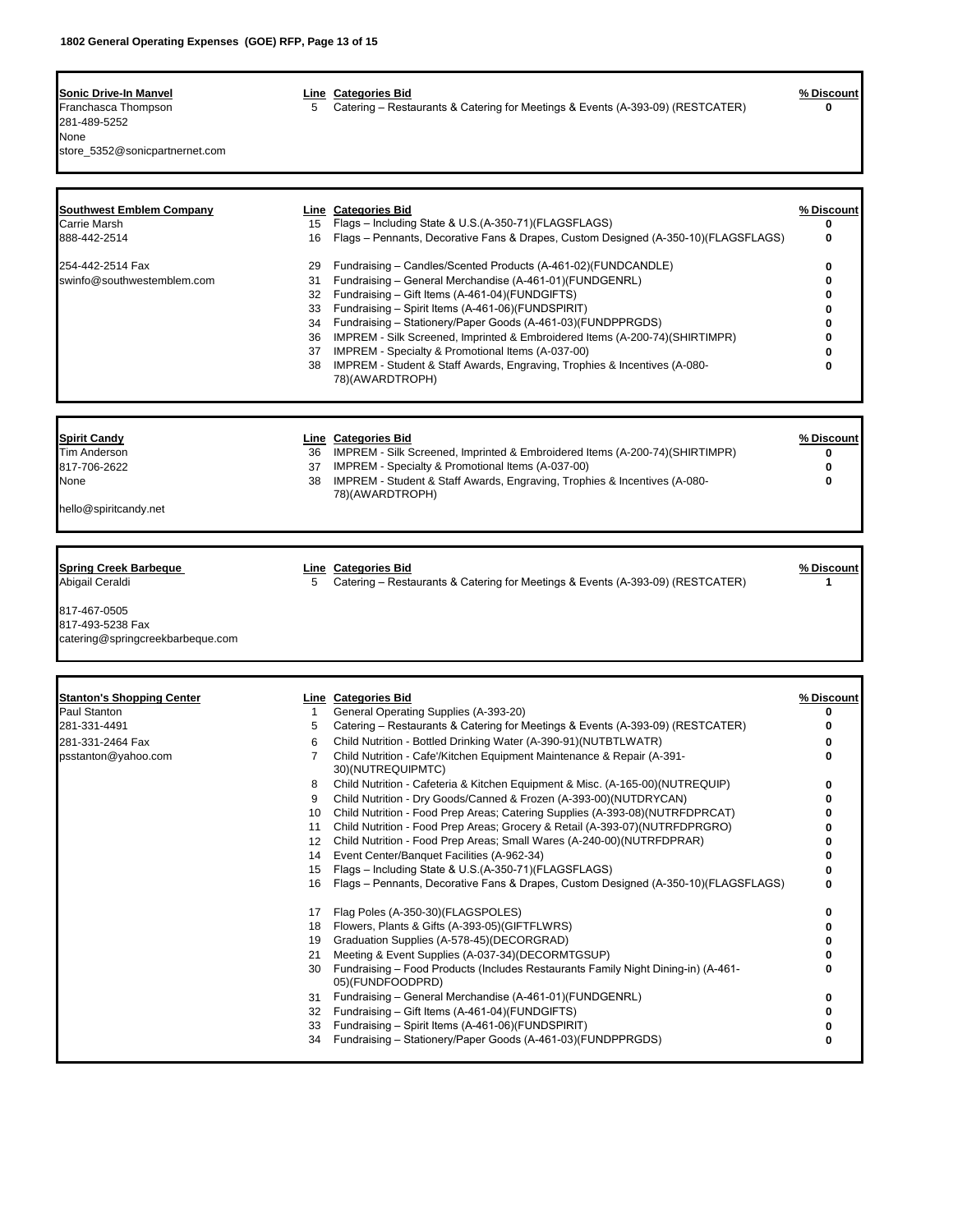| Sunline Products (SLPC, Inc.)<br>Scott Carr                                                                      | 16             | Line Categories Bid<br>Flags - Pennants, Decorative Fans & Drapes, Custom Designed (A-350-10)(FLAGSFLAGS)                                                                                                                                                                                                | % Discount<br>10                  |
|------------------------------------------------------------------------------------------------------------------|----------------|----------------------------------------------------------------------------------------------------------------------------------------------------------------------------------------------------------------------------------------------------------------------------------------------------------|-----------------------------------|
| 281-398-6655<br>281-398-6650 fax<br>scott@sunlineproducts.com                                                    | 31<br>33<br>36 | Fundraising - General Merchandise (A-461-01)(FUNDGENRL)<br>32 Fundraising - Gift Items (A-461-04)(FUNDGIFTS)<br>Fundraising - Spirit Items (A-461-06)(FUNDSPIRIT)<br>IMPREM - Silk Screened, Imprinted & Embroidered Items (A-200-74)(SHIRTIMPR)<br>37 IMPREM - Specialty & Promotional Items (A-037-00) | 10<br>10<br>10<br>10<br>10        |
|                                                                                                                  |                |                                                                                                                                                                                                                                                                                                          |                                   |
| <b>Texas Irrigation Supply</b><br>John Bisant<br>512-971-4827<br>512-646-2676 Fax<br>john.bisant@txisupply.com   | $\mathbf{1}$   | Line Categories Bid<br>General Operating Supplies (A-393-20)                                                                                                                                                                                                                                             | % Discount<br>54                  |
|                                                                                                                  |                |                                                                                                                                                                                                                                                                                                          |                                   |
| The Neff Company (Neff Motivation, Inc.)<br>Louis Kleeman<br>281-631-0068<br>281-631-9121 Fax                    |                | Line Categories Bid<br>33 Fundraising - Spirit Items (A-461-06)(FUNDSPIRIT)<br>36 IMPREM - Silk Screened, Imprinted & Embroidered Items (A-200-74)(SHIRTIMPR)<br>38 IMPREM - Student & Staff Awards, Engraving, Trophies & Incentives (A-080-                                                            | <u>% Discount</u><br>5<br>5<br>10 |
| Ikleeman@neffco.com                                                                                              |                | 78)(AWARDTROPH)                                                                                                                                                                                                                                                                                          |                                   |
|                                                                                                                  |                |                                                                                                                                                                                                                                                                                                          |                                   |
| <u>The Sandwich Shoppe (Medic Pharmacy,</u>                                                                      |                | Line Categories Bid                                                                                                                                                                                                                                                                                      | % Discount                        |
| LLC)<br>Desiree Coleman<br>281-968-7119<br>281-824-0505 Fax<br>mediconepharmacy@att.net                          | 5              | Catering – Restaurants & Catering for Meetings & Events (A-393-09) (RESTCATER)                                                                                                                                                                                                                           | 0                                 |
|                                                                                                                  |                |                                                                                                                                                                                                                                                                                                          |                                   |
| <b>Tritan Fundraising</b><br><b>Austin Snell</b><br>832-314-4185<br>281-573-9375 Fax<br>austin@usateamspirit.com | 31<br>33       | Line Categories Bid<br>Fundraising - General Merchandise (A-461-01)(FUNDGENRL)<br>Fundraising - Spirit Items (A-461-06)(FUNDSPIRIT)                                                                                                                                                                      | % Discount<br>40<br>40            |
|                                                                                                                  |                |                                                                                                                                                                                                                                                                                                          |                                   |
| Unique Spirit Company<br>Kaye McGill<br>713 614-4557<br>None<br>kaye.mcgill@comcast.net                          |                | Line Categories Bid<br>36 IMPREM - Silk Screened, Imprinted & Embroidered Items (A-200-74) (SHIRTIMPR)                                                                                                                                                                                                   | % Discount<br><b>Varies</b>       |
|                                                                                                                  |                |                                                                                                                                                                                                                                                                                                          |                                   |
| USA Fundraisers                                                                                                  |                | Line Categories Bid                                                                                                                                                                                                                                                                                      | % Discount                        |
| <b>Teresa Eppler</b><br>888-390-7620                                                                             | 29             | Fundraising – Candles/Scented Products (A-461-02)(FUNDCANDLE)<br>30 Fundraising - Food Products (Includes Restaurants Family Night Dining-in) (A-461-<br>05)(FUNDFOODPRD)                                                                                                                                | 40<br>40                          |
| None                                                                                                             | 31             | Fundraising - General Merchandise (A-461-01)(FUNDGENRL)                                                                                                                                                                                                                                                  | 40                                |
| teresa@usa-fundraisers.com                                                                                       | 32<br>33       | Fundraising - Gift Items (A-461-04)(FUNDGIFTS)<br>Fundraising - Spirit Items (A-461-06)(FUNDSPIRIT)                                                                                                                                                                                                      | 40<br>40                          |
|                                                                                                                  | 34             | Fundraising - Stationery/Paper Goods (A-461-03)(FUNDPPRGDS)                                                                                                                                                                                                                                              | 40                                |
|                                                                                                                  | 35             | Fundraising - Vendor Discount Coupons/Books/Cards (A-461-07)(FUNDSPRTCRD)                                                                                                                                                                                                                                | 40                                |
|                                                                                                                  | 37             | IMPREM - Specialty & Promotional Items (A-037-00)                                                                                                                                                                                                                                                        | 40                                |